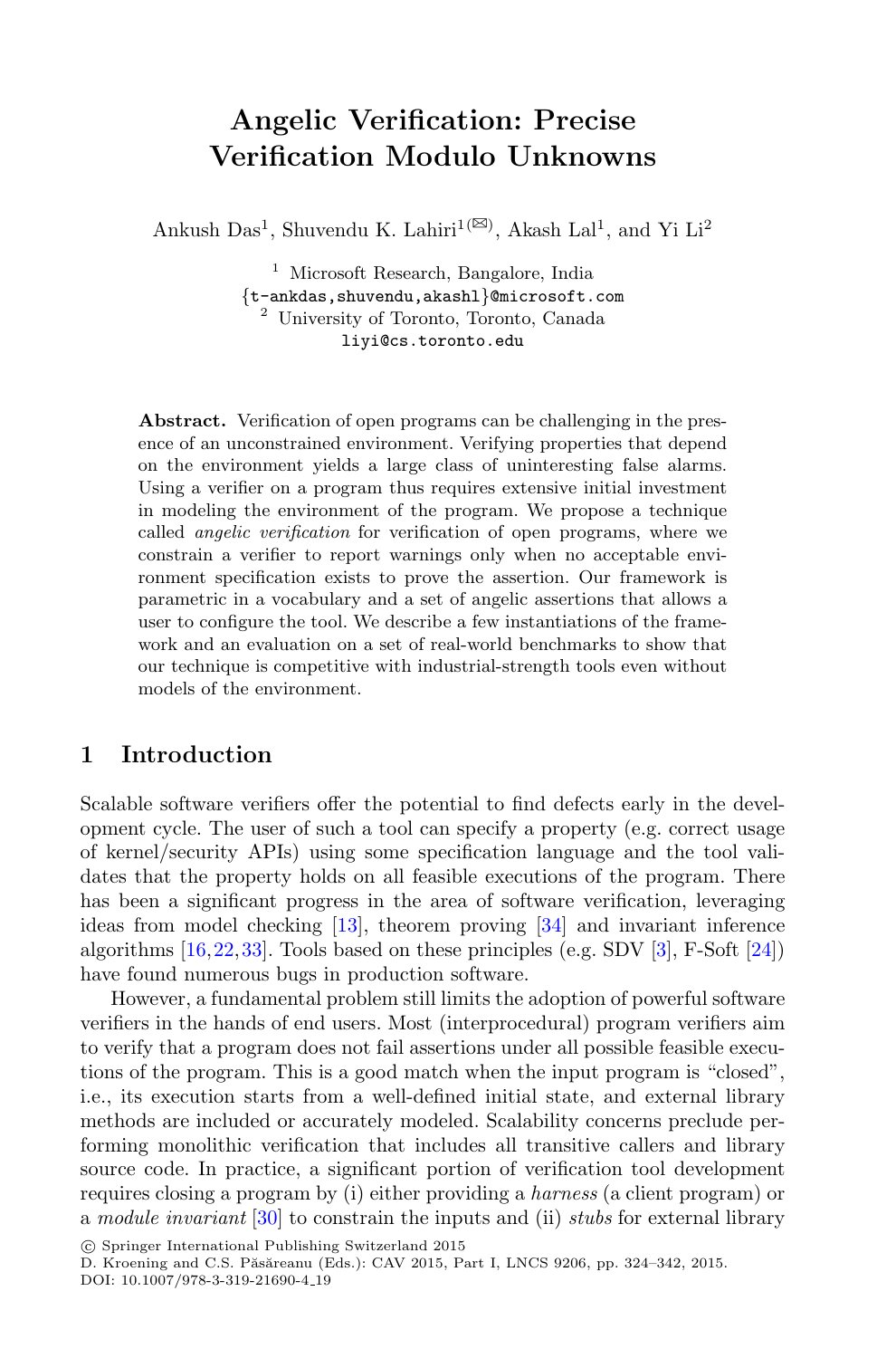```
1 // inconsistency
 2 procedure Bar(x:int) {<br>3 if (x : 1 = NIII, I) }
 3 if (x^2 = NULL) { gs := 1; }
 4 else \{ gs := 2; \}<br>5 // possible BUG or
 5 // possible BUG or dead code
        6 assert x ! = NULL;
 7 \text{ m[x]} := 5:
 8 }
 9 // internal bug
10 procedure Baz(y:int) {
        11 assert y ! = NULL; //DEFINITE BUG
12 m[y] := 4;13 }
14 // entry point
15 procedure Foo(z:int) {
16 call Bar(z); // block + relax<br>17 call Bar(XIII.): // internal bug
        17 call Baz(NULL); // internal bug
18 call FooBar(); // external calls
19 }
                                                                           20 // globals
                                                                          21 var gs: int , m:[int]int ;
                                                                          2223 // external call
                                                                          24 procedure FooBar() \{25 \text{ var } x, w, z : \text{int}: \text{int} :25 var x, w, z: int ;
                                                                          26 call z := Lib1();<br>27 assert z := NUI27 assert z ! = NULL;<br>28 m[z] := NULL:
                                                                          28 m[z] := NULL;<br>29 call x := Lib2
                                                                          29 call x := Lib2();<br>30 assert x := NUIassert x ! = NULL;
                                                                          31 w := m[x];<br>32 assert w !
                                                                          32 assert w ! = NULL;<br>33 m[w] := 4:
                                                                                   m[w] := 4;34 }
                                                                          35 // library
                                                                         36 procedure Lib1() returns (r: int );
                                                                         37 procedure Lib2() returns (r: int );
```
<span id="page-1-0"></span>**Fig. 1.** Running example.

procedures [\[3](#page-16-2)]. The effect of modeling is to *constrain* the set of *unknowns* in the program to rule out infeasible executions. Absence of such modeling results in numerous uninteresting alarms and deters a user from further interacting with the tool. "*A stupid false positive implies the tool is stupid*" [\[6](#page-16-3)]. The significant initial modeling overhead often undermines the value provided by verifiers. Even "bounded" versions of verifiers (such as CBMC [\[14](#page-16-4)]) suffer from this problem because these unknowns are present even in bounded executions.

*Example 1.* Consider the example program (written in the Boogie language [\[4\]](#page-16-5)) in Fig. [1.](#page-1-0) The program has four procedures Foo, Bar, Baz, FooBar and two external *library* procedures Lib1, Lib2. The variables in the programs can be scalars (of type int) or *arrays* (e.g. m) that map int to int. The Boogie program is an encoding of a C program [\[15](#page-16-6)]: pointers and values are uniformly modeled as integers (e.g. parameter x of Bar, or the return value of Lib1), and memory dereference is modeled as array lookup (e.g.  $m[x]$ ). The procedures have assertions marked using assert statements. The entry procedure for this program is Foo.

There are several sources of *unknowns* or unconstrained values in the program: the parameter z to Foo, the global variable m representing the heap, and the return values of library procedures Lib1 and Lib2. Even a precise verifier is bound to return assertion failures for *each* of the assertions in the program. This is due to the fact that all the assertions, except the one in Baz (the only *definite bug* in the program) are assertions over unknowns in the program and (sound) verifiers tend to be conservative (over-approximate) in the face of unknowns. Such *demonic* nature of verifiers will result in several false alarms.

*Overview.* Our goal is to push back on the demonic nature of the verifier by prioritizing alarms with higher evidence. In addition to the warning in Baz, the assertion in Bar is suspicious as the only way to avoid the bug is to make the "else" branch unreachable in Bar. For the remaining assertions, relatively *simple*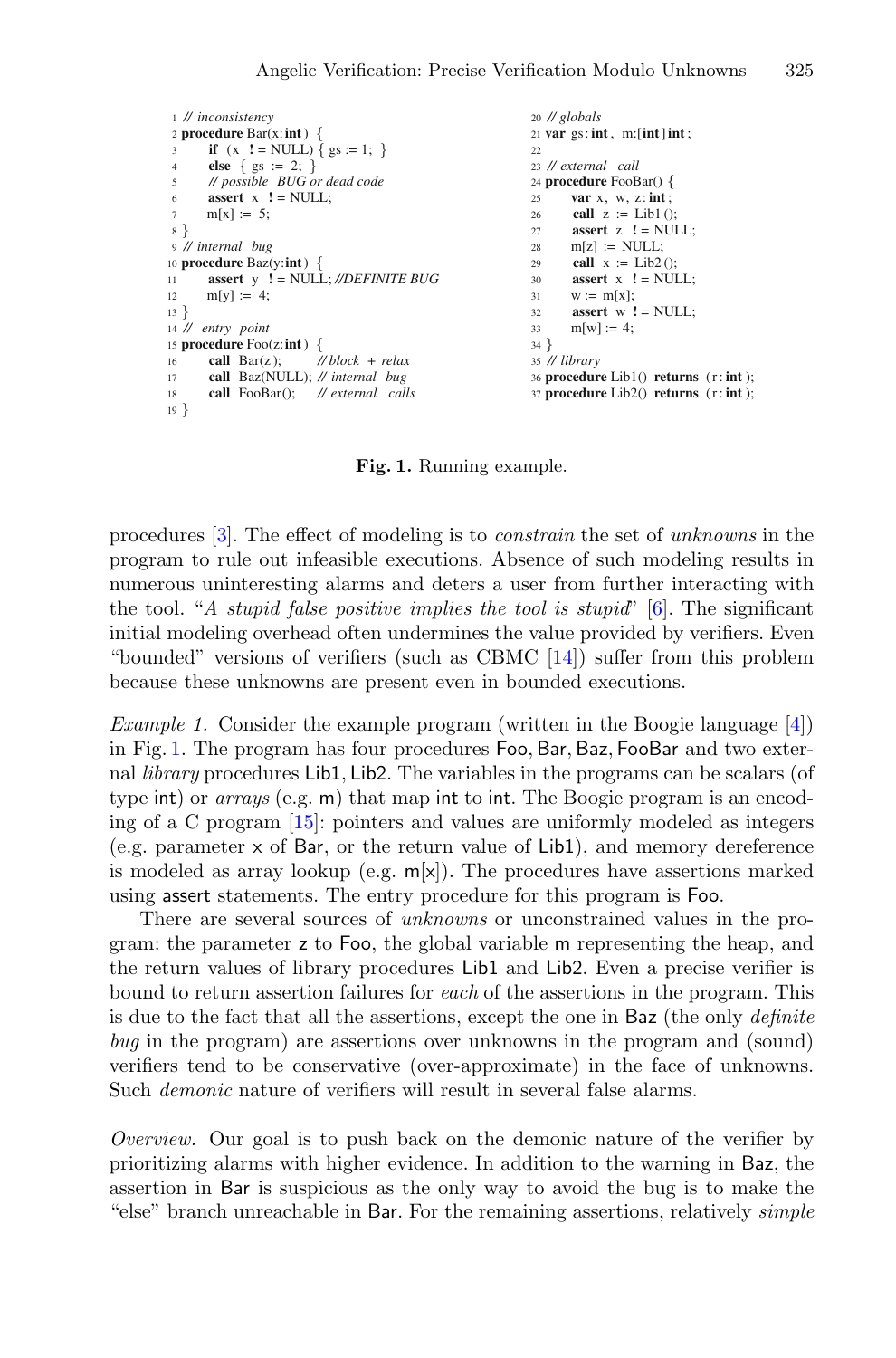constraints on the unknown values suffice to explain the correctness of these assertions. For example, it is *reasonable* to assume that calls to library methods do not return NULL, their dereferences  $(m[x])$  store non-null values and calls to two different library methods do not return aliased pointers. We tone down the demonic nature of verifiers by posing a more *angelic* decision problem for the verifier (also termed as *abductive inference* [\[10](#page-16-7)[,20](#page-17-4)]):

For a given assertion, does there exists an *acceptable* specification over the unknowns such that the assertion holds?

This forces the verifier to work harder to exhaust the space of *acceptable* specifications before showing a warning for a given assertion. Of course, this makes the verification problem less defined as it is parameterized by what constitutes "acceptable" to the end user of the tool. At the same time, it allows a user to be able to configure the demonic nature of the tool by specifying a vocabulary of acceptable specifications.

In this paper, we provide a user a few dimensions to specify a vocabulary *Vocab* that constitutes a specification (details can be found in Sect. [4\)](#page-8-0). The vocabulary can indicate a template for the atomic formulas, or the Boolean and quantifier structure. Given a vocabulary *Vocab*, we characterize an acceptable specification by how (a) *concise* and (b) *permissive* the specification is. Conciseness is important for the resulting specifications to be understandable by the user. Permissiveness ensures that the specification is not overly strong, thus masking out true bugs. The failure in Bar is an example, where a specification  $x \neq \text{NULL}$  is not permissive as it gives rise to dead code in the "else" branch before the assertion. To specify desired permissiveness, we allow the users to augment the program with a set of *angelic assertions*  $\tilde{A}$ . The assertions in  $\tilde{A}$  should *not* be provable in the presence of any inferred specification over the unknowns. An angelic assertion assert  $e \in \mathcal{A}$  at a program location l indicates that the user expects at least one state to reach  $l$  and satisfy  $\neg e$ . For Bar one can add two assertions assert false inside each of the branches. The precondition  $x \neq \text{NULL}$ would be able to prove that assert false in the "else" branch is unreachable (and thus provable), which prevents it from being permissive. We describe a few such useful instances of angelic assertions in Sect. [3.1.](#page-6-0)

We have implemented the angelic verification framework in a tool called *AngelicVerifier* for Boogie programs. Given a Boogie program with a set S of entrypoints, *AngelicVerifier* invokes each of the procedures in S with unknown input states. In the absence of any user-provided information, we assume that  $S$ is the set of all procedures in the program. Further, the library procedures are assigned a body that assigns a non-deterministic value to the return variables and adds an assume statement with a predicate unknown i (Fig. [2\)](#page-3-0). This predicate will be used to constrain the return values of a procedure for *all possible call sites* (Sect. [4\)](#page-8-0) within an entrypoint.

*AngelicVerifier* invokes a given (demonic) verifier on this program with all entrypoints in S. If the verifier returns a trace that ends in an assertion failure, *AngelicVerifier* tries to infer an acceptable specification over the unknowns. If it succeeds, it installs the specification as a precondition of the entry point and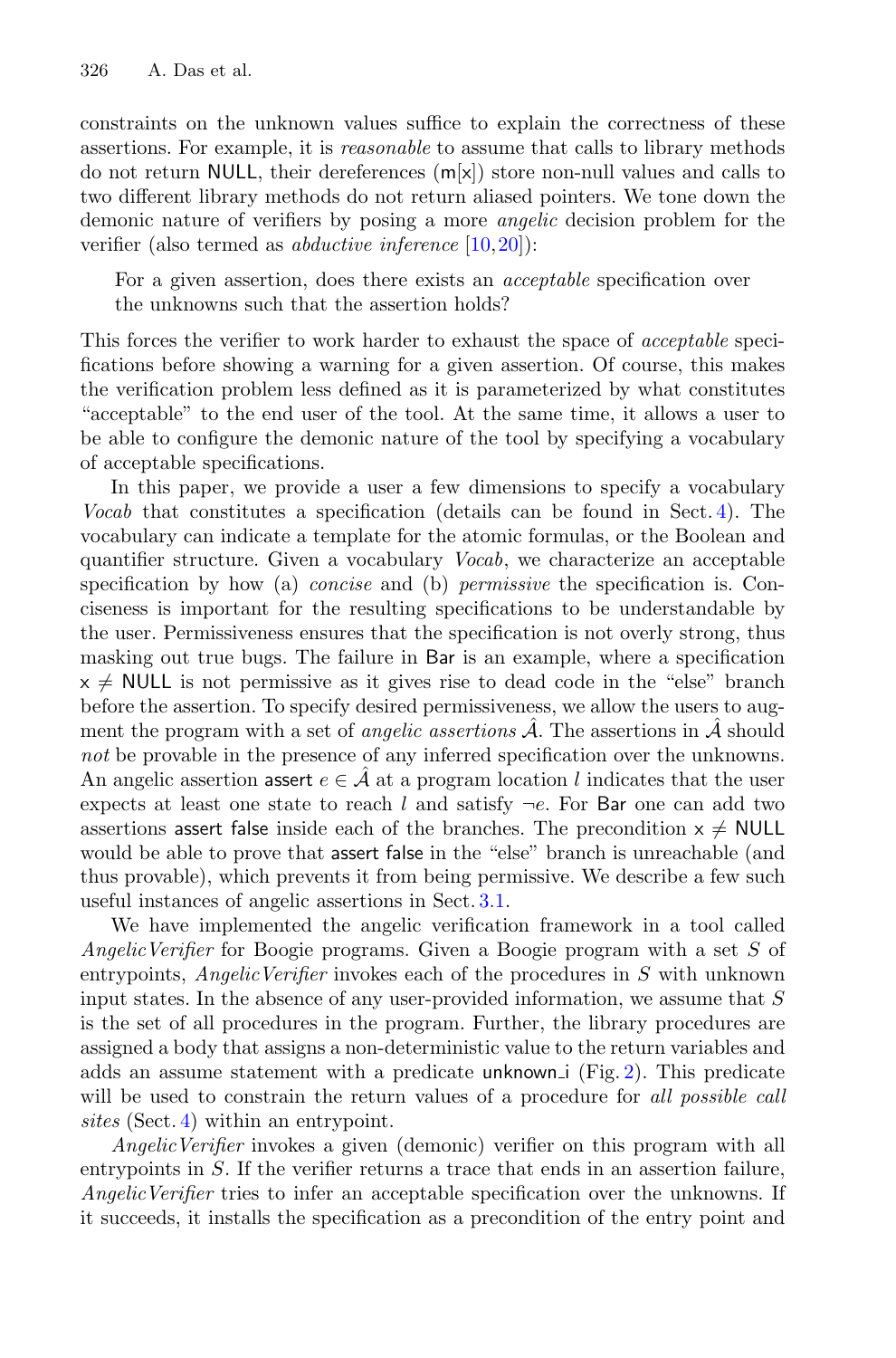```
function unknown_0(a: int): bool;
function unknown_1(a: int ): bool;
procedure Lib1() returns (r: int) {
    assume unknown 0(r);
    return;
}
procedure Lib2() returns (r: int) {
    assume unknown_1(r);
    return;
}
                                                       // Trace: Bar → assert on line 6
                                                       SPEC :: x \neq NULL, Spec not permissive
                                                      ANGELIC WARNING: Assertion x != NULL fails in proc Bar
                                                       // Trace: Baz → assert on line 11
                                                      SPEC :: y \neq NULL// Trace: FooBar → assert on line 27
                                                       SPEC :: (\forall x_1: unknown 0(x_1) \Rightarrow x_1 \neq NULL// Trace: FooBar → assert on line 30
                                                      SPEC :: (\forall x.2: unknown_1(x.2) \Rightarrow x.2 \neq NULL)// Trace: FooBar → assert on line 32
                                                       SPEC :: (\forall x.2, x.1: unknown_1(x.2) \land ...)unknown 0(x_1) \Rightarrow (x_2 \neq x_1 \land m[x_2] \neq NULL))
                                                       // Trace: Foo → Baz → assert on line 11
                                                       ANGELIC WARNING: Assertion y != NULL fails in proc Baz
```
<span id="page-3-0"></span>dures by *AngelicVerifier*. All variables are non-deterministically initialized.

<span id="page-3-1"></span>**Fig. 2.** Modeling of external proce-**Fig. 3.** Output of *AngelicVerifier* on the program shown in Fig. [1.](#page-1-0) A line with "SPEC" denotes an inferred specification to suppress a trace.

iterates. If it is unable to infer an acceptable specification, the trace is reported as a defect to the user.

Figure [3](#page-3-1) shows the output of *AngelicVerifier* applied to our example:

- For a trace that starts at Bar and fails the assert on line 6, we conjecture a specification  $x \neq \text{NULL}$  but discover that it is not permissive. The line with "ANGELIC WARNING" is a warning shown to the user.
- For the trace that starts at Baz and fails the assert on line 11, we block the assertion failure by installing the constraint  $y \neq \text{NULL}$ . The code of Bar does not have any indication that it expects to see NULL as input.
- For the three traces that start at FooBar and fail an assertion inside it, we block them using constraints on the return values of library calls. Notice that the return values are not in scope at the entry to FooBar; they get constrained indirectly using the unknown i predicates. The most interesting block is for the final assertion which involves assuming that (a) the returns from the two library calls are never aliased, and (b) the value of the array m at the value returned by Lib2 is non-null. (See Sect. [4\)](#page-9-0)
- The trace starting at Foo that calls Baz and fails on line 11 cannot be blocked (other than by using the non-permissive specification *false*), and is reported to the user.

*Contributions.* In summary, the paper makes the following contributions: (a) We provide a framework for performing angelic verification with the goal of highlighting highest confidence bugs. (b) We provide a parametric framework based on *Vocab* and  $\hat{\mathcal{A}}$  to control the level of angelism in the tool that a user can configure. (c) We describe a scalable algorithm for searching specifications using *Explain-Error* (Sect. [4\)](#page-8-0). We show an effective way to deal with internal non-determinism resulting from calls to library procedures. (d) We have implemented the ideas in a prototype tool *AngelicVerifier* and evaluated it on real-world benchmarks. We show that *AngelicVerifier* is competitive with industrial-strength tools even without access to the environment models.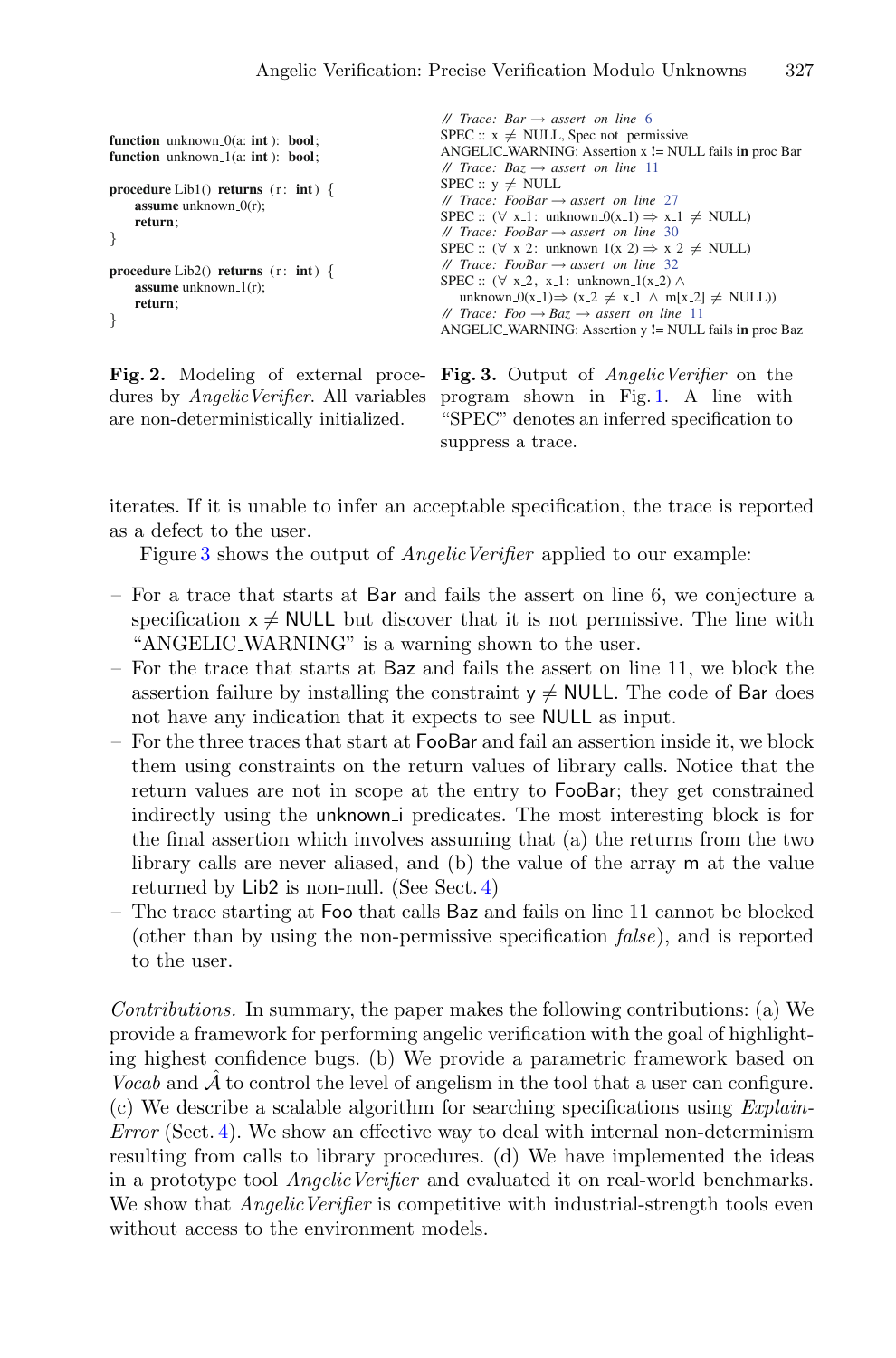## **2 Programming Language**

*Syntax.* We formalize the ideas in the paper in the context of a simple subset of the Boogie programming language [\[4](#page-16-5)]. A program consists of a set of *basic blocks Block*; each block consists of a *label BlockId*, a body  $s \in S$ tmt and a (possibly empty) set of *successor* blocks. A program has a designated first block *Start*  $\in Block$ . Most statements are standard; the havoc x statement assigns a non-deterministic value to the variable x. An expression (*Expr* ) can be a variable identifier or an application of function  $f \in Functions$ . A formula (*Formula*) includes Boolean constants, application of a predicate  $p \in Predicates$ , and closed under Boolean connectives and quantifiers. The constructs are expressive enough to model features of most programming languages such as C [\[15](#page-16-6)] or Java [\[1\]](#page-16-8). Conditional statements are modeled using assume and goto statements; heap is modeled using *interpreted* array functions  $\{read, write\} \subseteq Functions$  [\[35](#page-18-1)] (Fig. [4\)](#page-4-0).

> $P \in Program ::= Block^+$ <br> $BL \in Block \quad ::= Block$  $BL \in Block \t ::= BlockId : s;$  goto  $BlockId^*$ <br>  $s, t \in Stmt \t ::= skip \mid assert \phi \mid assume \ \phi \mid :$  $x :=$  skip | assert  $\phi$  | assume  $\phi$  |  $x := e$  | havoc x | *s*; *s*  $x, y \in Vars$ <br> $e \in Expr$  $::= x | f(e, \ldots, e)$  $\phi, \psi \in \text{Formula} :: = \text{true} | \text{false} | p(e, \ldots, e) | \phi \wedge \phi | \forall x : \phi | \neg \phi$

<span id="page-4-0"></span>**Fig. 4.** A simple programming language.

*Semantics.* A *program state* , is a type-consistent valuation of variables in scope in the program. The set of all states is denoted by  $\Sigma \cup \{Err\}$ , where *Err* is a special state to indicate an *assertion failure*. For a given state  $\in \Sigma$  and an expression (or formula) *e*, *e* denotes the evaluation of *e* in the state. For a formula  $\phi \in \text{Formula}, \ \models \phi \text{ holds if } \phi \text{ evaluates to true.}$  The semantics of a program is a set of *execution traces*, where a trace corresponds to a sequence of program states. We refer the readers to earlier works for details of the semantics [\[4\]](#page-16-5). Intuitively, an execution trace for a block *BL* corresponds to the sequence of states obtained by executing the body, and extending the *terminating* sequences with the traces of the successor blocks (if any). A sequence of states for a block does not terminate if it either executes an assume  $\phi$  or an assert  $\phi$  statement in a state  $\in \Sigma$  such that  $\models \phi$ . In the latter case, the successor state is *Err*. The traces of a program is the set of traces for the start block *Start*. Let  $\mathcal{T}(P)$  be the set of all traces of a program *P*. A program *P* is *correct* (denoted as  $= P$ ) if  $\mathcal{T}(P)$  does not contain a trace that ends in the state *Err*. For a program P that is not correct, we define a *failure trace* as a trace τ that starts at *Start* and ends in the state *Err* .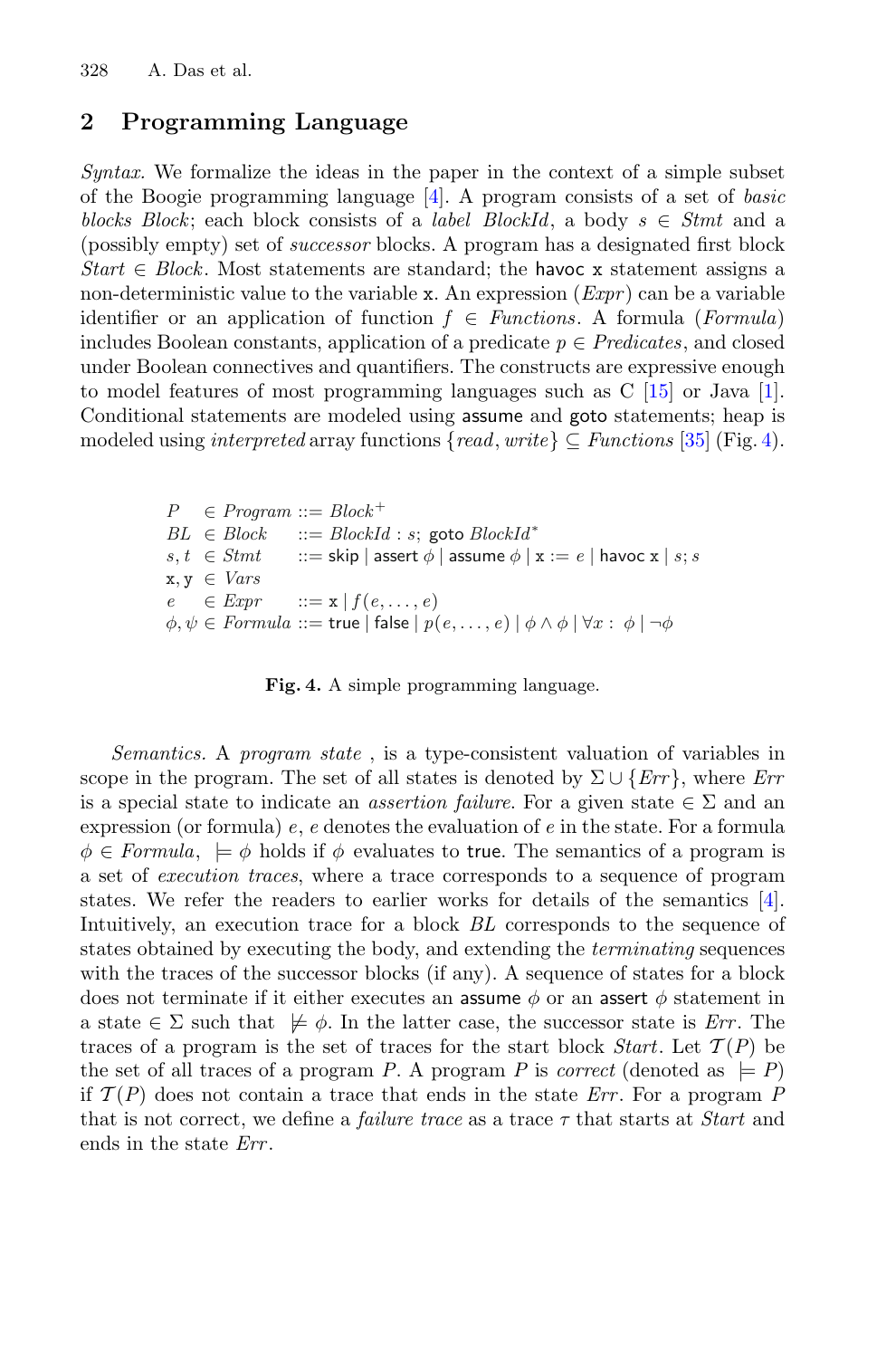### <span id="page-5-0"></span>**3 Angelic Verification**

In this section, we make the problem of *angelic verification* more concrete. We are given a program *P* that cannot be proved *correct* in the presence of unknowns from the environment (e.g. parameters, globals and outputs of library procedures). If one takes a conservative approach, we can only conclude that the program *P* has a *possible* assertion failure. In this setting, verification failures offer no information to a user of the tool. Instead, one can take a more pragmatic approach. If the user can characterize a class of *acceptable* missing specifications  $\Phi$  that precludes verification (based on experience), one can instead ask a weaker verification question: *does there exist a specification*  $\phi \in \Phi$  *such*  $\phi \models P$ ?. One can characterize the acceptability of a specification  $\phi$  along two axes: (i) *Conciseness* — the specification should have a concise representation in some vocabulary that the user expects and can inspect. This usually precludes specifications with several levels of Boolean connectives, quantifiers, or complex atomic expressions. (ii) *Permissive* — the specification  $\phi$  should not be too strong to preclude feasible states of *P* that are known to exist. We allow two mechanisms for an expert user to control the set of acceptable specifications:

- The user can provide a *vocabulary Vocab* of acceptable specifications, along with a checker that can test membership of a formula  $\phi$  in *Vocab*. We show instances of *Vocab* in Sect. [4.](#page-8-0)
- The user can augment  $P$  with a set of *angelic* assertions  $\hat{\mathcal{A}}$  at specific locations, with the expectation that any specification should not prove an assertion assert  $e \in \hat{\mathcal{A}}$ .

We term the resulting verification problem *angelic* as the verifier co-operates with the user (as opposed to playing an adversary) to find specifications that can prove the program. This can be seen as a particular mechanism to allow an expert user to customize the *abductive inference* problem tailored to their needs [\[20](#page-17-4)]. If no such specification can found, it indicates that the verification failure of P cannot be categorized into previously known buckets of false alarms.

We make these ideas more precise in the next few sections. In Sect. [3,](#page-5-0) we describe the notion of *angelic correctness* given *P*, *Vocab* and  $\hat{A}$ . In Sect. [3.2,](#page-6-1) we describe an algorithm to prove *angelic correctness* using existing program verifiers.

#### **3.1 Problem Formulation**

Let  $\phi \in \text{Formula be a well-s coped formula at the block Start of a program P. We$ say that a program *P* is *correct under*  $\phi$  (denoted as  $\phi \models P$ ), if the augmented program  $Start_0$ : assume  $\phi$ ; goto *Start* with "Start" block as *Start*<sub>0</sub> is correct. In other words, the program  $P$  is correct with a *precondition*  $\phi$ .

Let  $A$  be the set of assertions in program  $P$ . Additionally, let the user specify an additional set  $\tilde{\mathcal{A}}$  of angelic assertions at various blocks in  $P$ . We denote the program  $P_{A_1,A_2}$  as the instrumented version of  $P$  that has two sets of assertions enabled: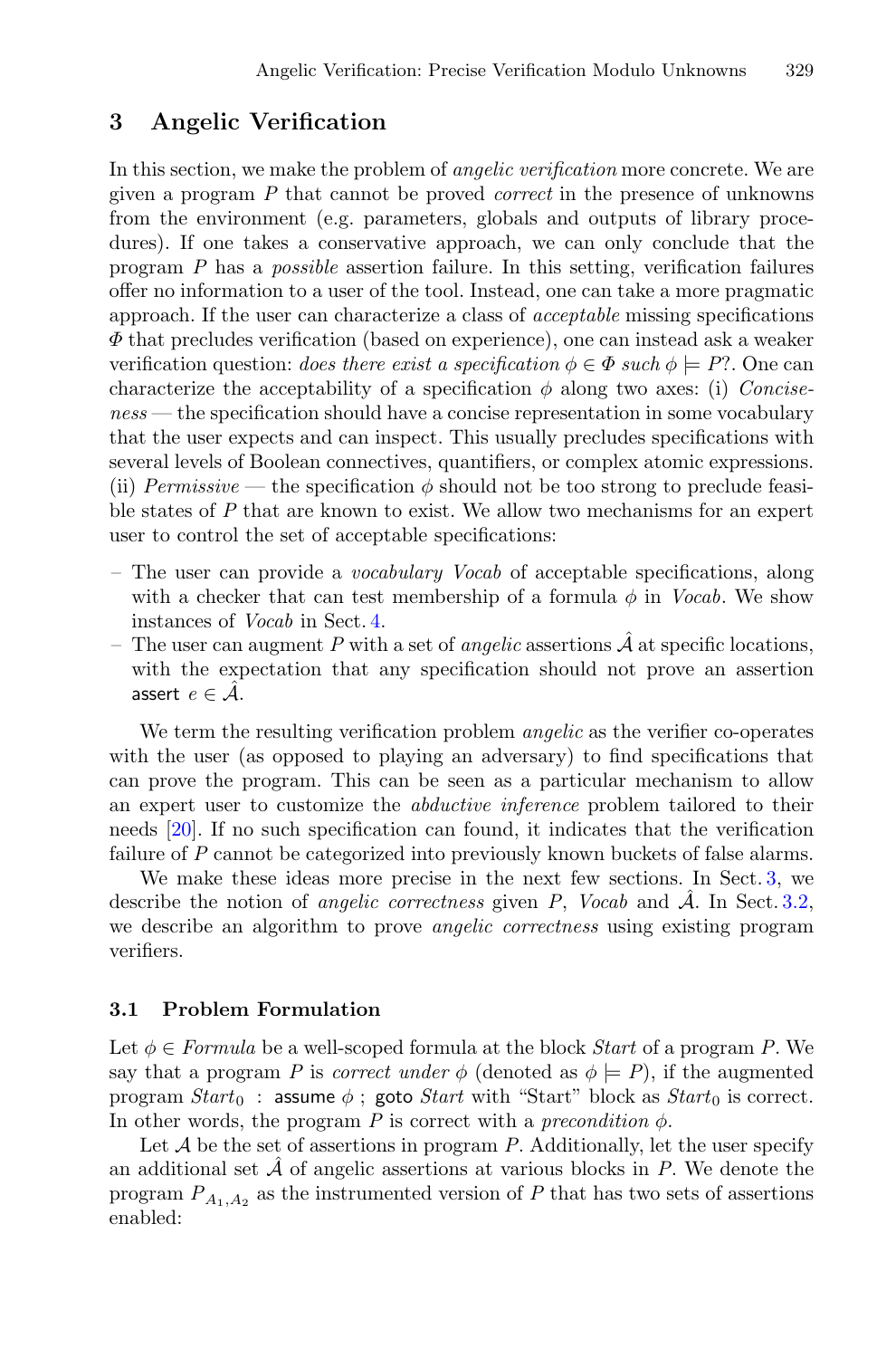- *Normal* assertions A<sup>1</sup> ⊆ A that constitute a (possibly empty) subset of the original assertions present in *P*, and
- *Angelic* assertions <sup>A</sup><sup>2</sup> <sup>⊆</sup> <sup>A</sup><sup>ˆ</sup> that constitute a (possibly empty) subset of set of additional user supplied assertions.

**Definition 1 (Permissive Precondition).** For a program  $P_{A,\hat{A}}$  and for*mula*  $\phi$ *, Permissive*( $P_{A,\hat{A}}, \phi$ ) *holds if for every assertion s*  $\in \hat{A}$ *, if*  $\phi$   $\models$  $P_{\emptyset, \{s\}}$ , then true  $\models P_{\emptyset, \{s\}}$ .

<span id="page-6-0"></span>In other words, a specification  $\phi$  is not allowed to prove any assertion  $s \in \hat{\mathcal{A}}$  that was not provable under the unconstrained specification true.

**Definition 2 (Angelic Correctness).** *Given (i) a program P with a set of normal assertions* <sup>A</sup>*, (ii) an angelic set of assertions* <sup>A</sup>ˆ*, and (iii) a vocabulary Vocab constraining a set of formulas at Start, P is angelically correct under (Vocab,*  $\hat{A}$ *)* if there exists a formula  $\phi \in$  *Vocab such that: (i)*  $\phi \models P_{A,\emptyset}$ *, and (ii)* Permissive $(P_{\emptyset} \hat{A}, \phi)$  *holds.* 

If no such specification  $\phi$  exists, then we say that *P* has an *angelic* bug with respect to (*Vocab*,  $\hat{A}$ ). In this case, we try to ensure the angelic correctness of *P* with respect to a subset of the assertions in *P*; the rest of the assertions are flagged as angelic warnings.

**Examples of Angelic Assertions** *<sup>A</sup>***ˆ***.* If one provides assert false at *Start* to be part of  $\hat{\mathcal{A}}$ , it disallows preconditions that are inconsistent with other preconditions of the program [\[20](#page-17-4)]. If we add assert false at the end of every basic block, it prevents us from creating preconditions that create dead code in the program. This has the effect of detecting *semantic inconsistency* or *doomed* bugs [\[19,](#page-17-5)[21](#page-17-6)[,23](#page-17-7)[,36](#page-18-2)]. Further, we can allow checking such assertions interprocedurally and at only a subset of locations (e.g. exclude defensive checks in callees). Finally, one can encode other domain knowledge using such assertions. For example, consider checking the correct lock usage for if(\*){L1 : assert ¬locked(l1); lock(l1); } else {L2 : assert locked(l2); unlock(l2); }. If the user expects an execution where  $11 = 12$  at L2, the angelic assertion assert  $11 \neq 12$  ∈  $\hat{\mathcal{A}}$  precludes the precondition  $\neg$ locked(11)  $\land$  locked(12), and reveals a warning for at least one of the two locations. As another example, if the user has observed a runtime value  $v$  for variable  $x$  at a program location l, she can add an assertion assert  $x \neq v \in \hat{\mathcal{A}}$  at l to ensure that a specification does not preclude a known feasible behavior; further, the idea can be extended from feasible values to feasible intraprocedural path conditions.

### <span id="page-6-1"></span>**3.2 Finding Angelic Bugs**

Algorithm 1 describes a (semi) algorithm for proving angelic correctness of a program. In addition to the program, it takes as inputs the set of angelic assertions <sup>A</sup>ˆ, and a vocabulary *Vocab*. On termination, the procedure returns a specification *E* and a subset  $A_1 \subseteq A$  for which the resultant program is angelically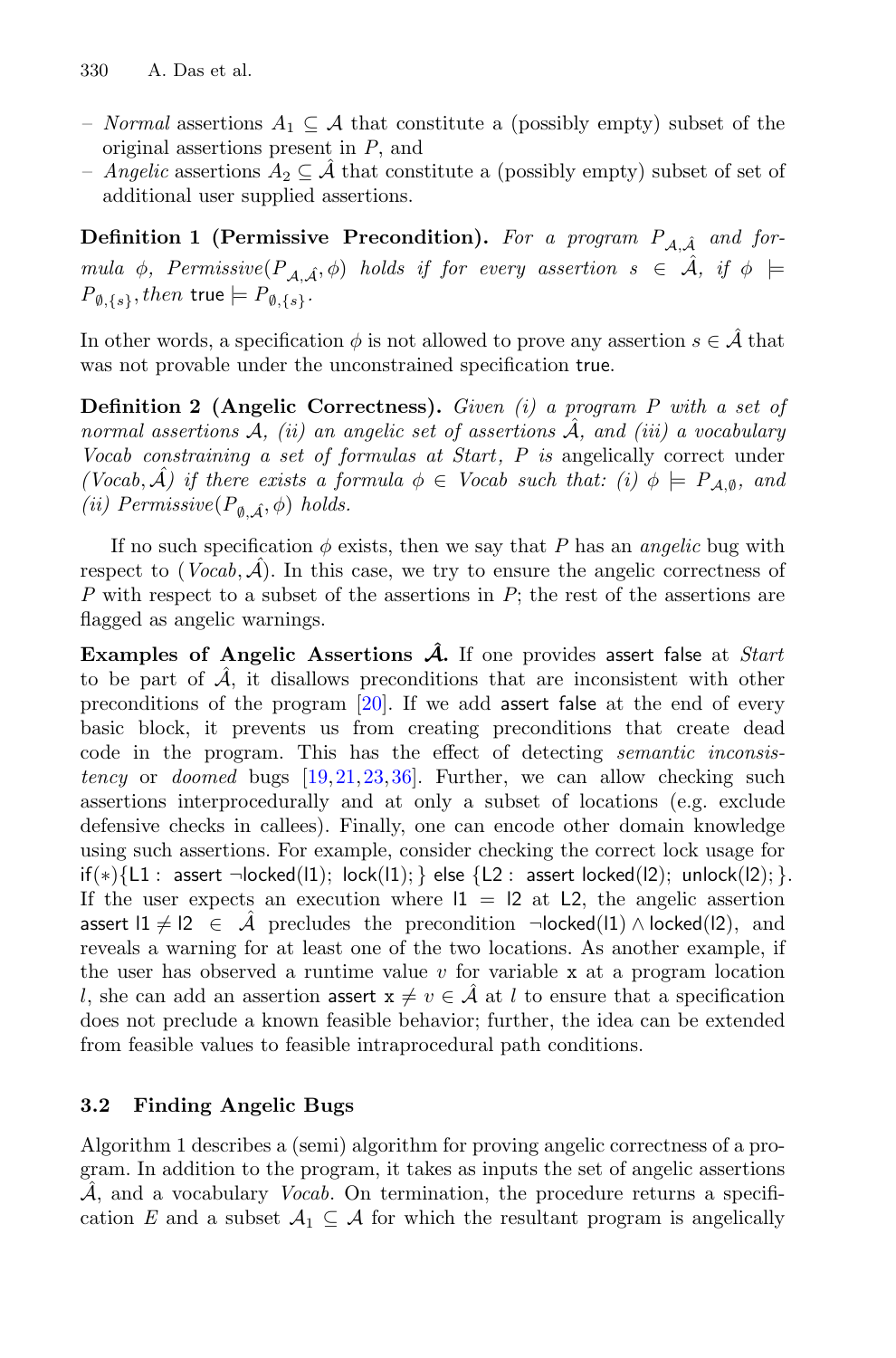correct under *E*. Lines 1 and 2 initialize the variables *E* and  $A_1$ , respectively. The loop from line 3 — 16 performs the main act of blocking failure traces in *P*. First, we verify the assertions  $\mathcal{A}_1$  over *P*. The routine tries to establish  $E \models P$ using a sound and complete program verifier; the program verifier itself may never terminate. We return in line 6 if verification succeeds and *P* contains no failure traces (NO\_TRACE). In the event a failure trace  $\tau$  is present, we query a procedure *ExplainError* (see Sect. [4\)](#page-8-0) to find a specification  $\phi$  that can prove that none of the executions along  $\tau$  fail an assertion. Line 10 checks if the addition of the new constraint  $\phi$  still ensures that the resulting specification  $E_1$  is permissive. If not, then it suppresses the assertion a that failed in  $\tau$  (by removing it from  $\mathcal{A}_1$ ) and outputs the trace  $\tau$  to the user. Otherwise, it adds  $\phi$  to the set of constraints collected so far. The loop repeats forever until verification succeeds in Line 4. The procedure may fail to terminate if either the call to *Verify* does not terminate, or the loop in Line 3 does not terminate due to an unbounded number of failure traces.

**Theorem 1.** *On termination, Algorithm 1 returns a pair of precondition E and a subset*  $A_1 \subseteq A$  *such that* (*i*)  $E \models P$  *when only assertions in*  $A_1$  *are enabled, and (ii)*  $Permissible(P_{A,\hat{A}},E)$ *.* 

The proof follows directly from the check in line 4 that establishes (i), and line 10 that ensures permissiveness.

**Input:** Program  $P$  with assertions  $A$ , **Input:** Angelic Assertions  $\hat{A}$ , **Input:** Vocabulary *Vocab*, **Output:** A permissive specification  $E$ , **Output:** A set of assertions  $A_1 \subseteq A$  for which  $E \models P_{A_1,\emptyset}$ 1:  $E \leftarrow \emptyset$ 2:  $A_1 \leftarrow A$  $3:$  loop  $\tau \leftarrow Verify(P_{\mathcal{A}_I,\emptyset},E)$  /\*  $E \models P^*$ /  $4:$  $5:$ if  $\tau =$  NO\_TRACE then 6: return  $(E, \mathcal{A}_1)$  $7:$ end if 8:  $\phi \leftarrow ExplainError(P, \tau, Vocab)$ 9:  $E_1 \leftarrow E \cup \{\phi\}$ if  $\neg$ *Permissive*( $P_{\emptyset,\hat{\mathcal{A}}}, E_1$ ) then  $10:$  $11:$ Let *a* be the failing assert in  $\tau$  $12:$  $\mathcal{A}_1 \leftarrow \mathcal{A}_1 \setminus \{a\}$  /\* Report  $a^*$ /  $13:$ else  $14:$  $E \leftarrow E_I$  $15:$ end if 16: end loop **Algorithm 1:** AngelicVerifier

**Input:** Program P, failure trace  $\tau$ , vocabulary Vocab

#### **Output:** A formula that blocks  $\tau$

- 1:  $\tau_1 \leftarrow ControlSlice(P, \tau)$
- 2:  $\phi_1 \leftarrow wlp(\tau_1, true)$
- 3:  $\phi_2 \leftarrow EliminateMapUpdate(\phi_1)$
- 4:  $atoms_1 \leftarrow FilterAtoms(GetAtoms(\phi_2),$ Vocab.Atoms)
- 5: if  $Vocab. Bool = MOMIMAL$  then
- $S \leftarrow \{a \mid a \in atoms_1, \text{ and } a \models \phi_2\}$  $6:$
- $7:$ **return**  $S = \emptyset$ ? false :  $(\bigvee_{a \in S} a)$
- 8: else
- 9: **return**  $ProjectAtoms(\phi_2, atoms_1)$
- $10:$  end if

**Algorithm 2:** ExplainError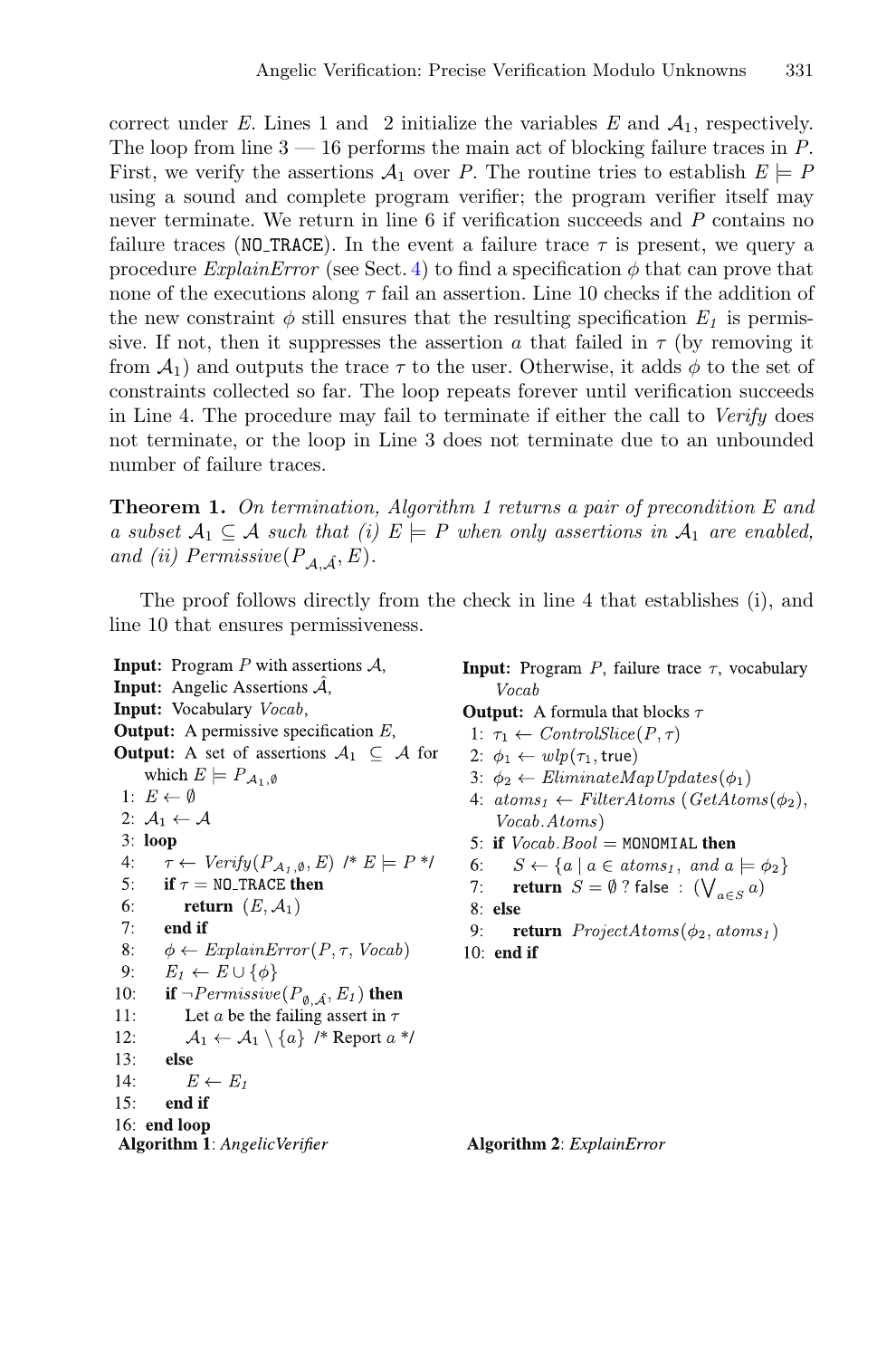### <span id="page-8-0"></span>**4 ExplainError**

**Problem.** Given a program *P* that is not correct, let  $\tau$  be a failure trace of *P*. Since a trace can be represented as a valid program (*Program*) in our language (with a single block containing the sequence of statements ending in an assert statement), we will treat  $\tau$  as a program with a single control flow path.

Informally, the goal of ExplainError is to return a precondition  $\phi$  from a given vocabulary *Vocab* such that  $\phi \models \tau$ , or false if no such precondition exists. ExplainError takes as input the following: (a) a program *P*, (b) a failure trace  $\tau$ in *P* represented as a program and (c) a *vocabulary Vocab* that specifies syntactic restrictions on formulas to search over. It returns a formula  $\phi$  such that  $\phi \models \tau$ and  $\phi \in \text{Vocab} \cup \{\text{false}\}\.$  It returns false either when (a) the vocabulary does not contain any formula  $\phi$  for which  $\phi \models \tau$ , or (b) the search does not terminate (say due to a timeout).

Note that the *weakest liberal precondition* (*wlp*) of the trace [\[18](#page-17-8)] is guaranteed to be the weakest possible blocking constraint; however, it is usually very specific to the trace and may require enumerating all the concrete failing traces inside Algorithm 1. Moreover, the resulting formula for long traces are often not suitable for human consumption. When ExplainError returns a formula other than false, one may expect  $\phi$  to be the *weakest* (most permissive) constraint in *Vocab* that blocks the failure path. However, this is not possible for several reasons (a) efficiency concerns preclude searching for the weakest, (b) *Vocab* may not be closed under disjunction and therefore the weakest constraint may not be defined. Thus the primary goals of ExplainError are to be (a) scalable (so that it can be invoked in the main loop in Algorithm 1), and (b) the resulting constraints are concise even if not the weakest over *Vocab*.

**Algorithm.** Algorithm 2 provides the high-level flow of ExplainError. Currently, the algorithm is parameterized by *Vocab* that consists of two components:

- *Vocab*.*Atoms*: a template for the set of atomic formulas that can appear in a blocking constraint. This can range over equalities  $(e_1 = e_2)$ , difference constraints  $(e_1 \leq e_2 + c)$ , or some other syntactic pattern.
- *Vocab*.*Bool*: the complexity of Boolean structure of the blocking constraint. One may choose to have a *clausal* formula  $(\bigvee_i e_i)$ , *cube* formulas  $(\bigwedge_i e_i)$ , or an  $\alpha$  arbitrary *conjunctive normal form* (CNF)  $(\bigvee_j (\bigwedge_i e_i))$  over atomic formulas  $e_i$ .

Initially, we assume that we do not have internal non-determinism in the form of havoc or calls to external libraries in the trace  $\tau$  – we will describe this extension later in this section.

Let  $wlp(s, \phi)$  be the weakest liberal precondition transformer for a  $s \in Stmt$ and  $\phi \in \text{Formula } [18]$  $\phi \in \text{Formula } [18]$ .  $wlp(s, \phi)$  is the weakest formula representing states from which executing s does not lead to assertion failure and on termination satisfies  $\phi$ . It is defined as follows on the structure of statements:  $wlp(\text{skip}, \phi) = \phi$ ,  $wlp(x := e, \phi) = \phi[e/x]$  (where  $\phi[e/x]$  denotes substituting e for all free occurrences of x),  $wlp$ (assume  $\psi, \phi$ ) =  $\psi \Rightarrow \phi$ ,  $wlp$ (assert  $\psi, \phi$ ) =  $\psi \wedge \phi$ , and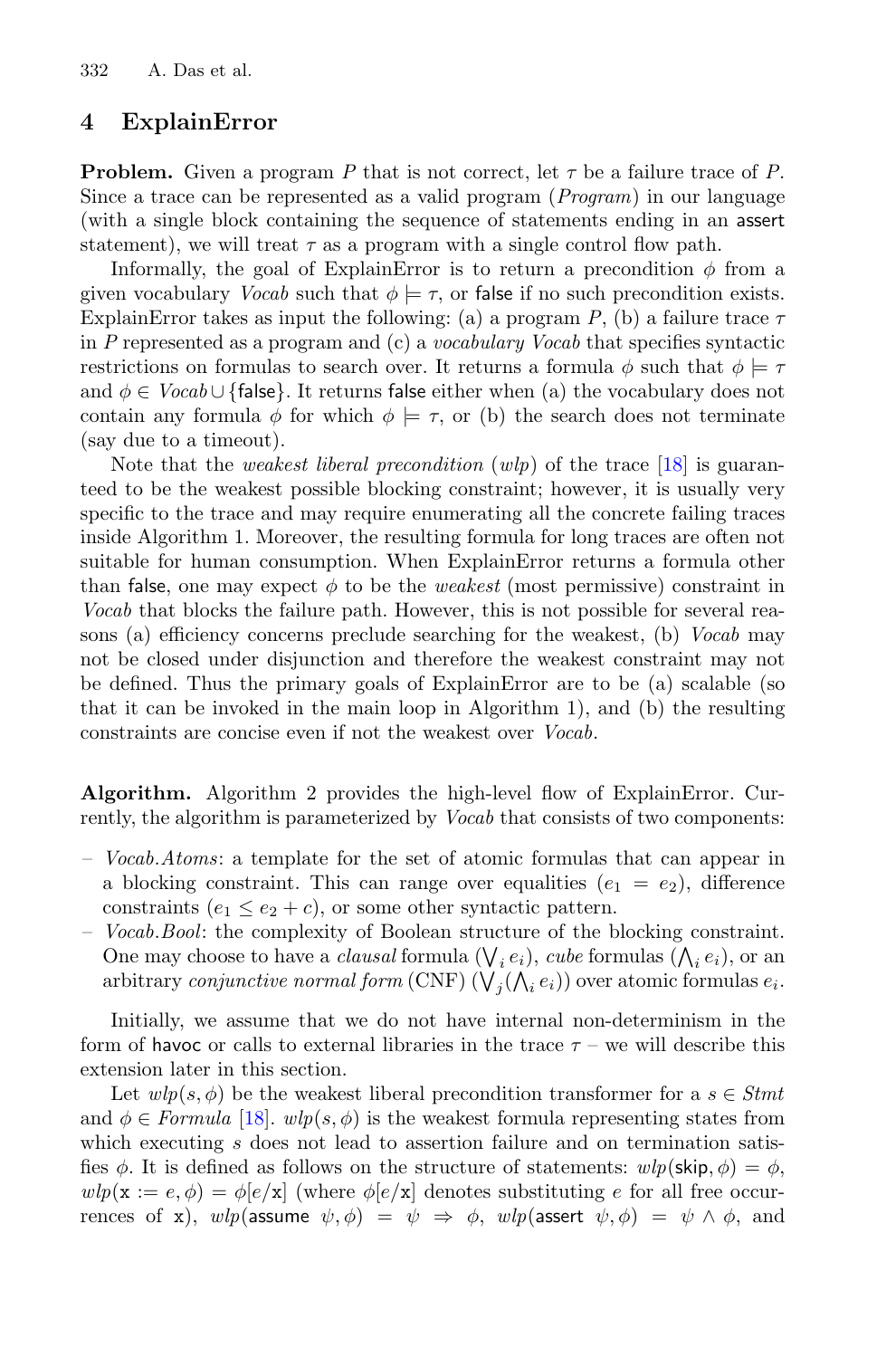$wlp(s; t, \phi) = wlp(s, whpt, \phi)$ . Thus  $wlp(\tau, true)$  will ensure that no assertion fails along  $\tau$ . Our current algorithm (Algorithm 2) provides various options to create *predicate (under)* covers of  $wlp(\tau, true)$  [\[22](#page-17-0)], formulas that imply  $wlp(\tau, true)$ . Such formulas are guaranteed to block the trace  $\tau$  from failing.

The first step *ControlSlice* performs an optimization to prune conditionals from  $\tau$  that do not control dominate the failing assertion, by performing a variant of the *path slicing* approach [\[25](#page-17-9)]. Line 2 performs the *wlp* computation on the resulting trace  $\tau_1$ . At this point,  $\phi_1$  is a Boolean combination of literals from arithmetic, equalities and array theories in *satisfiability modulo theories* (SMT) [\[34\]](#page-18-0). *EliminateMapUpdates* (in line 3) eliminates any occurrence of *write* from the formula using rewrite rules such as  $read(write(e_1, e_2, e_3), e_4) \rightarrow e_2 =$  $e_i$  ?  $e_3$ :  $read(e_1, e_4)$ . This rule introduces new equality (aliasing) constraints in the resulting formula that are not present directly in  $\tau$ . Line 4 chooses a set of atomic formulas from  $\phi_2$  that match the vocabulary. Finally, the conditional in Line 5 determines the Boolean structure in the resulting expression.

The MONOMIAL option specifies that the block expression is a disjunction of atoms from  $atoms<sub>1</sub>$ . Line 7 collects the set of atoms in  $atoms<sub>1</sub>$  that imply  $\phi_2$ , which in turn implies  $wlp(\tau, true)$ . We return the clause representing the disjunction of such atoms, which in turn implies  $wlp(\tau, true)$ . The more expensive *ProjectAtoms*( $\phi_2$ , *atoms*<sub>1</sub>) returns a formula  $\phi_3$  that is a CNF expression over  $atoms<sub>1</sub>$ , such that  $\phi_3 \Rightarrow \phi_2$ , by performing Boolean quantifier elimination of the atoms not present in  $atoms_1$ . We first transform the formula  $\phi_2$  into a *conjunctive normal form* (CNF) by repeatedly applying rewrite rules such as  $\phi_1 \vee (\phi_2 \wedge \phi_3) \rightarrow$  $(\phi_1 \vee \phi_2) \wedge (\phi_1 \vee \phi_3)$ . We employ a theorem prover at each step to try simplify intermediate expressions to true or false. Finally, for each clause  $c$  in the CNF form, we remove any literal in c that is not present in the set of atoms *atoms<sup>1</sup>* .

*Example.* Consider the example FooBar in Fig. [1,](#page-1-0) and the trace  $\tau$  that corresponds to violation of assert  $w \neq \text{NULL}$ . The trace is a sequential composition of the following statements:  $z := x_1$ ,  $m[z] := NULL$ ,  $x := x_2$ ,  $w := m[x]$ , assert  $w \neq \text{NULL}$ , where we have replaced calls to Lib1 and Lib2 with  $x \perp$ and  $x_2$  respectively.  $wlp(\tau, true)$  is read(write(m, x<sub>-1</sub>, NULL), x<sub>-2</sub>)  $\neq$  NULL, which after applying *EliminateMapUpdates* would result in the expression  $(x_1 \neq x_2 \land m[x_2] \neq \text{NULL})$ . Notice that this is nearly identical to the blocking clause (except the quantifiers and triggers) returned while analyzing FooBar in Fig. [3.](#page-3-1) Let us allow any disequality  $e_1 \neq e_2$  atoms in *Vocab*. If we only allow MONOMIAL Boolean structure, there does not exist any clause over these atoms (weaker than false) that suppresses the trace.

<span id="page-9-0"></span>**Internal Non-determinism.** In the presence of only *input* non-determinism (parameters and globals), the  $wlp(\tau, true)$  is a well-scoped expression at entry in terms of parameters and globals. In the presence of *internal* non-determinism (due to havoc statements either present explicitly or implicitly for nondeterministic initialization of local variables), the target of a havoc is universally quantified away  $(wlp(\text{havoc } x, \phi) = \forall u : \phi[u/x])$ . However, this is unsatisfactory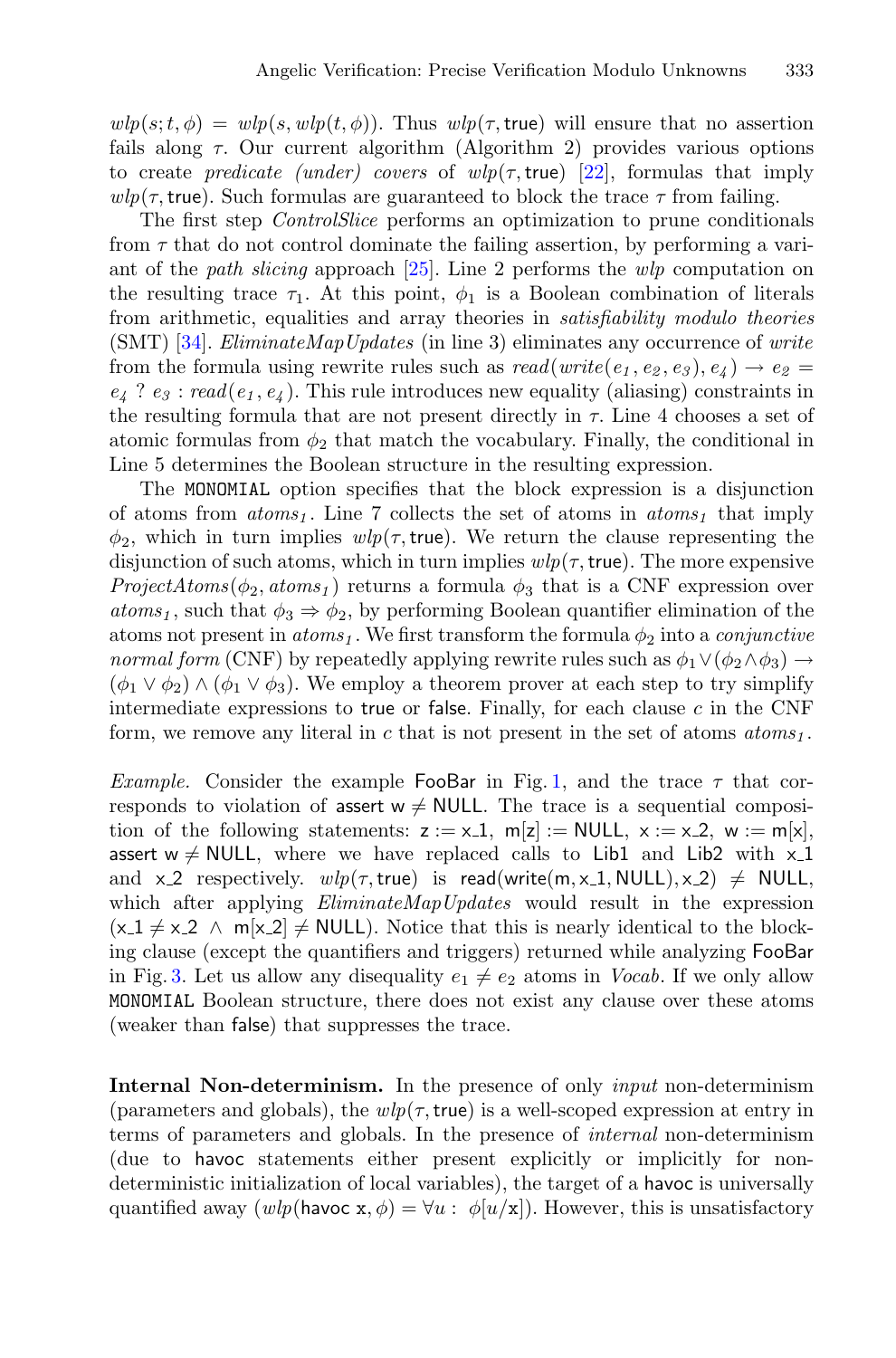for several reasons: (a) one has to introduce a fresh quantified variable for different call sites of a function (say  $Lib1$  in Fig. [1\)](#page-1-0). (b) Moreover, the quantified formula does not have good *trigger* [\[17](#page-17-10)] to instantiate the universally quantified variables u. For a quantified formula, a trigger is a set of sub-expressions containing all the bound variables. To address both these issues, we introduce a distinct predicate unknown i after the i-th syntactic call to havoc and introduce an assume statement after the havoc (Fig. [2\)](#page-3-0): assume unknown  $i(x)$ , The  $wlp$  rules for assume and havoc ensure that the quantifiers are more well-behaved as the resultant formulas have unknown  $i(x)$  as a trigger (see Fig. [3\)](#page-3-1).

## **5 Evaluation**

We have implemented the ideas described in this paper (Algorithms 1 and 2) in a tool called *AngelicVerifier*, available with sources.<sup>[1](#page-10-0)</sup> *AngelicVerifier* uses the *Corral* verifier [\[31](#page-17-11)] as a black box to implement the check *Verify* used in Algorithm 1. *Corral* performs interprocedural analysis of programs written in the Boogie language; the Boogie program can be generated from either C [\[15\]](#page-16-6), .NET [\[5](#page-16-9)] or Java programs [\[1\]](#page-16-8). As an optimization, while running ExplainError, *AngelicVerifier* first tries the MONOMIAL option and falls back to *ProjectAtoms* when the former returns false.

We empirically evaluate *AngelicVerifier* against two industrial tools: the *Static Driver Verifier* (SDV) [\[3\]](#page-16-2) and *PREfix* [\[9](#page-16-10)]. Each of these tools come packaged with models of the environment (both harness and stubs) of the programs they target. These models have been designed over several years of testing and tuning by a product team. We ran *AngelicVerifier* with none of these models and compared the number of code defects found as well as the benefit of treating the missing environment as *angelic* over treating it as *demonic*.

#### **5.1 Comparison with SDV**

| <b>Benchmarks Procedures   KLOC CPU(Ks)</b> |                       |  |
|---------------------------------------------|-----------------------|--|
| Correct $(5)$                               | $71 - 235$   2.0-19.1 |  |
| Buggy $(13)$                                | 23-139 1.5-6.7        |  |

#### **Fig. 5.** SDV Benchmarks

SDV is a tool offered by Microsoft to thirdparty driver developers. It checks for typestate properties (e.g., locks are acquired and released in strict alternation) on Windows device drivers. SDV checks these properties by introducing monitors in the program in the

<span id="page-10-1"></span>form of global variables, and instrumenting the property as assertions in the program. We chose a subset of benchmarks and properties from SDV's verification suite that correspond to drivers distributed in the Windows Driver Kit (WDK); their characteristics are mentioned in Fig. [5.](#page-10-1) We picked a total of 18 driver-property pairs, in which SDV reports a defect on 13 of them. Figure [5](#page-10-1) shows the range for the number of procedures, lines of code (contained in C files) and the total time taken by SDV (in 1000s of seconds) on all of the buggy or correct instances.

<span id="page-10-0"></span><sup>1</sup> At [http://corral.codeplex.com,](http://corral.codeplex.com) project AddOns\AngelicVerifierNull.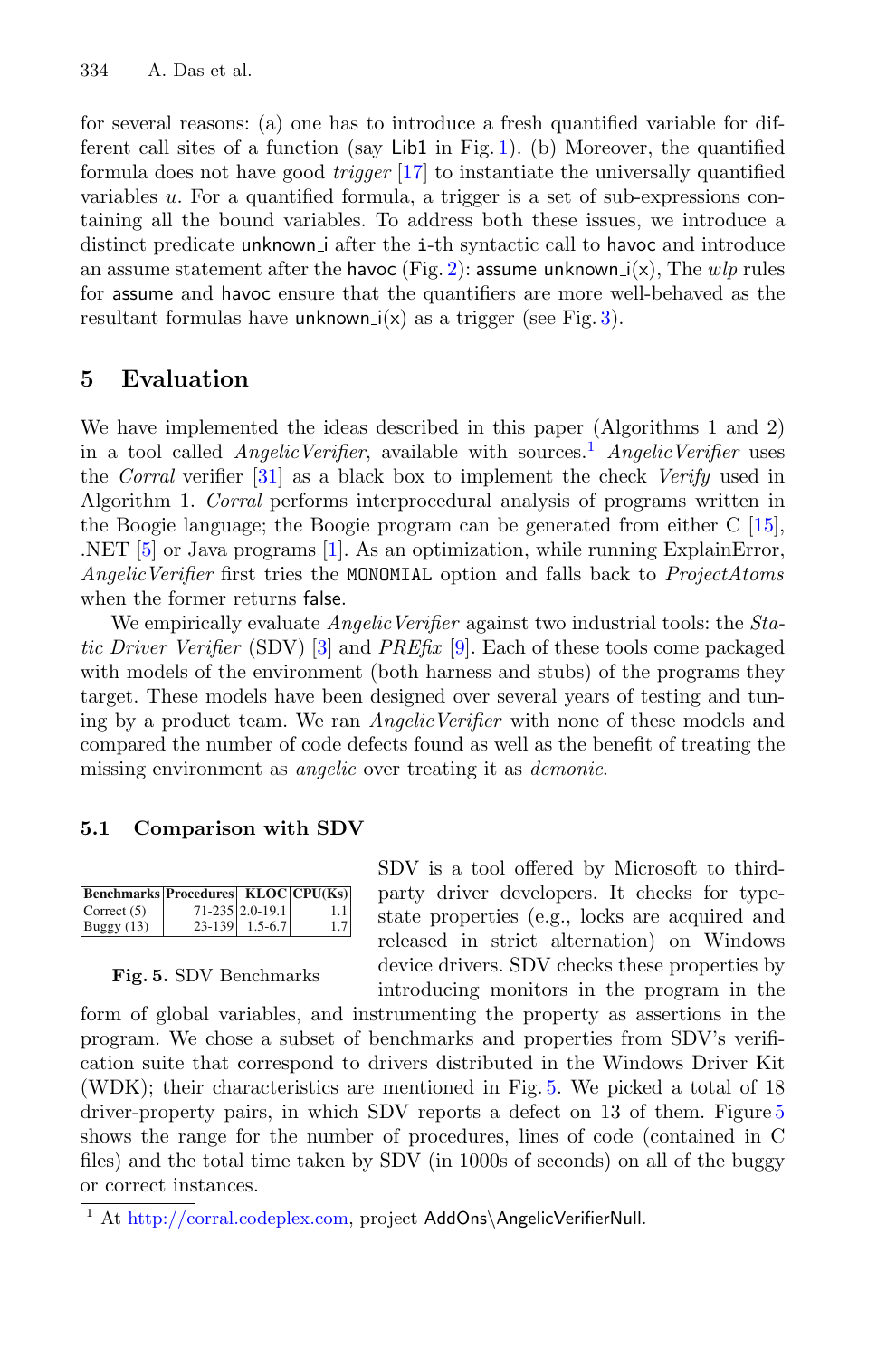We ran various instantiations of *AngelicVerifier* on the SDV benchmarks:

- DEFAULT: The vocabulary includes aliasing constraints  $(e_1 \neq e_2)$  as well as arbitrary expressions over monitor variables.
- noTS: The vocabulary only includes aliasing constraints.
- noAlias: The vocabulary only includes expressions over the monitor variables.
- noEE: The vocabulary is empty. In this case, all traces returned by Corral are treated as bugs without running ExplainError. This option simulates a demonic environment.
- $-$  DEFAULT+HARNESS: This is the same as DEFAULT, but the input program includes a stripped version of the harness used by SDV. This harness initializes the monitor variables and calls specific procedures in the driver. (The actual harness used by SDV is several times bigger and includes initializations of various data structures and flags as well.)

*Example:* Fig. [6](#page-12-0) contains code snippets inspired from real code in our benchmarks. We use it to highlight the differences between the various configurations of *AngelicVerifier* described above.

- The assertion in Fig.  $6(a)$  $6(a)$  will be reported as a bug by NOTS but not DEFAULT because  $LockDepth > 1$  is not a valid atom for NOTS.
- The assertion in Fig.  $6(c)$  $6(c)$  will be reported as a bug by NOALIAS but not default because it requires a specification that constrains aliasing in the environment. For instance, DEFAULT constrains the environment by imposing  $(x \neq \text{irp} \land y \neq \text{irp}) \lor (z \neq \text{irp} \land y \neq \text{irp}),$  where x is devobj → DeviceExtension  $\rightarrow$  FlushIrp, y is devobj  $\rightarrow$  DeviceExtension  $\rightarrow$  LockIrp and z is devobj  $\rightarrow$  DeviceExtension  $\rightarrow$  BlockIrp.
- The procedures called Harness in Fig. [6](#page-12-0) are only available under the setting DEFAULT+HARNESS. The assertion in Fig.  $6(a)$  $6(a)$  will not be reported by default as it is always possible (irrespective of the number of calls to KeAcquireSpinLock and KeReleaseSpinLock) to construct an initial value of LockDepth that suppresses the assertion. When the (stripped) harness is present, this assertion will be reported. Note that the assertion failure in Fig.  $6(b)$  $6(b)$  will be caught by both DEFAULT and DEFAULT+HARNESS.

The results on SDV benchmarks are summarized in Table [1.](#page-12-1) For each *AngelicVerifier* configuration, we report the cumulative running time in thousands of seconds (**CPU**), the numbers of bugs reported (**B**), and the number of false positives (**FP**) and false negatives (**FN**). The experiments were run (sequentially, single-threaded) on a server class machine with two  $Intel(R)$ Xeon(R) processors (16 logical cores) executing at 2.4 GHz with 32 GB RAM.

noEE reports a large number of false positives, confirming that a demonic environment leads to spurious warnings. The DEFAULT configuration, on the other hand, reports no false positives! It is overly-optimistic in some cases resulting in missed defects. It is clear that the out-of-the-box experience, i.e., before environment models have been written, of *AngelicVerifier* (low false positives,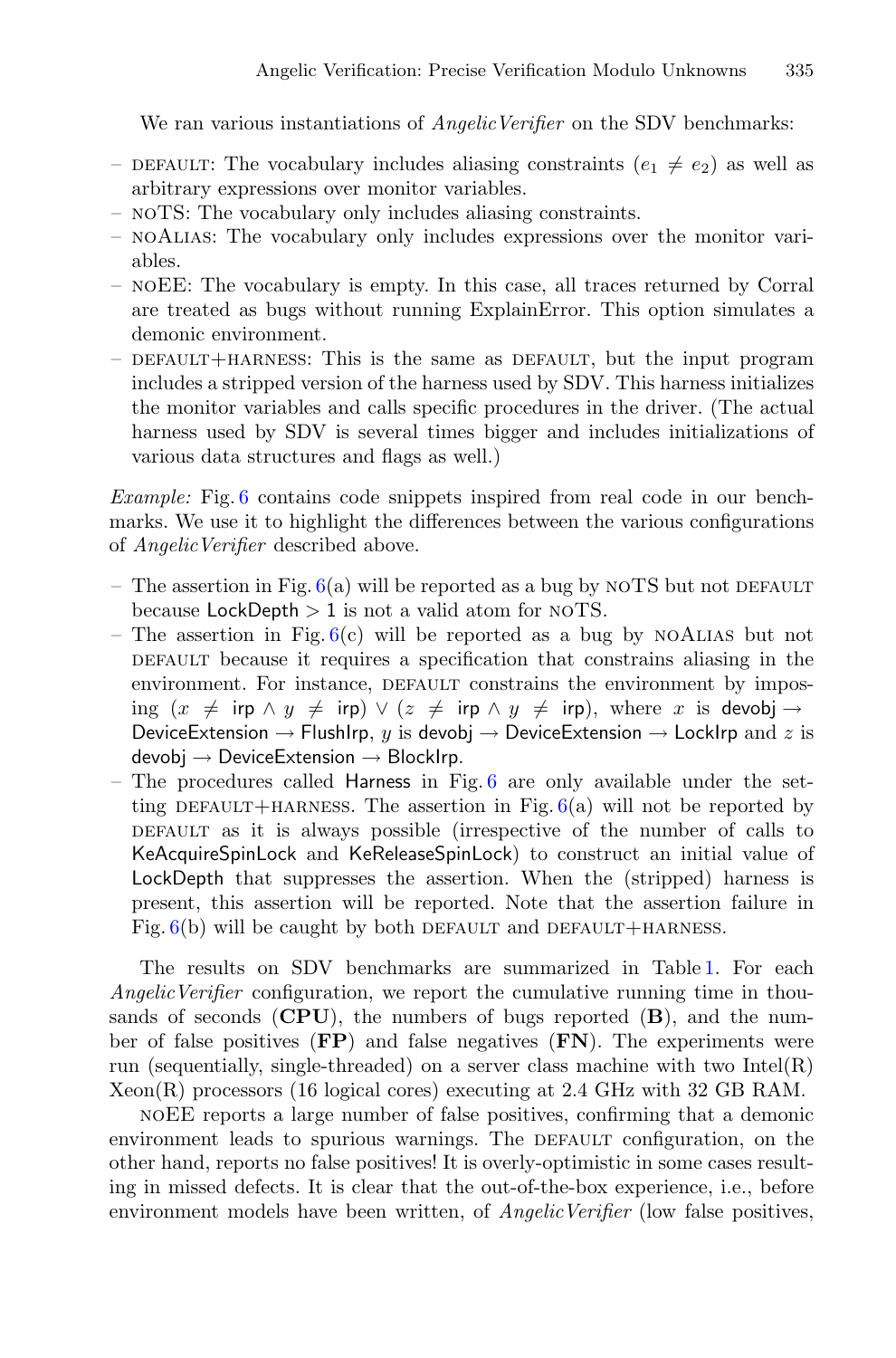| // monitor variable<br>int LockDepth;<br>// This procedure is only<br>// available under the option<br>// default + harness<br>void Harness $() \{$<br>$LockDepth = 0$ ;<br>IoCancelSpinLock();<br>void $IoC$ ancelSpinLock() {<br>KeReleaseSpinLock();<br>KeReleaseSpinLock();<br>KeAcquireSpinLock();<br>KeCheckSpinLock();<br>void KeAcquireSpinLock()<br>$\{LockDepth ++; \}$<br>void KeReleaseSpinLock()<br>$\{LockDepth --; \}$<br>void KeCheckSpinLock()<br>$\{$ assert LockDepth $> 0;$ | const int PASSIVE = $0$ ;<br>const int $DISPATH = 2$ :<br>//monitor variable<br>int irqlVal;<br>// This procedure is only<br>// available under the option<br>// default + harness<br>void Harness $() \{$<br>$irq1Val = PASSIVE;$<br>KeRaiseIrql ();<br>void KeRaiseIrql $() \{$<br>irqlVal = DISPATCH;<br>KeReleaseIrgl ();<br>void KeReleaseIrq $1() \{$<br>$assert$ irglVal = PASSIVE;<br>irqlVal = DISPATCH; | int completed;<br>$IRP * global_i$<br>void DispatchRoutine(DO *devobj,<br>$IRP *irp)$ {<br>completed $= 0$ ;<br>$global_irp = irp$ ;<br>$DE *de = devobj \rightarrow DeviceExtension;$<br>$IoCompleteRequest(de \rightarrow FluxhIrp);$<br>$IoCompleteRequest(de \rightarrow BlockIrp);$<br>$IoCompleteRequest(de \rightarrow LockIrp);$<br><b>void</b> IoCompleteRequest(IRP $*$ p) {<br>$if(p == global_irp) \{$<br>assert completed $!= 1$ ;<br>completed $= 1$ ;<br>€ |
|-------------------------------------------------------------------------------------------------------------------------------------------------------------------------------------------------------------------------------------------------------------------------------------------------------------------------------------------------------------------------------------------------------------------------------------------------------------------------------------------------|-------------------------------------------------------------------------------------------------------------------------------------------------------------------------------------------------------------------------------------------------------------------------------------------------------------------------------------------------------------------------------------------------------------------|---------------------------------------------------------------------------------------------------------------------------------------------------------------------------------------------------------------------------------------------------------------------------------------------------------------------------------------------------------------------------------------------------------------------------------------------------------------------------|
| (a)                                                                                                                                                                                                                                                                                                                                                                                                                                                                                             | (b)                                                                                                                                                                                                                                                                                                                                                                                                               | (c)                                                                                                                                                                                                                                                                                                                                                                                                                                                                       |

<span id="page-12-0"></span>**Fig. 6.** Code snippets, in C, illustrating the various settings of *AngelicVerifier*

<span id="page-12-1"></span>**Table 1.** Results on SDV benchmarks

|         | <b>DEFAULT</b> |          |          | DEFAULT+HARNESS |      |          | NOEE        |              |             |    | NOTS |    |      |                | <b>NOALIAS</b> |                |      |                 |                 |          |
|---------|----------------|----------|----------|-----------------|------|----------|-------------|--------------|-------------|----|------|----|------|----------------|----------------|----------------|------|-----------------|-----------------|----------|
| Bench   | CPU            | B        | FP       | FN              | CPU  | B        | $_{\rm FP}$ | FN           | $ $ CPU $ $ | B  | FP   | FN | CPU  | B              | FP             | FN             | CPU  | B               | FP <sub>1</sub> | FN       |
|         | (Ks)           |          |          |                 | (Ks) |          |             |              | (Ks)        |    |      |    | (Ks) |                |                |                | (Ks) |                 |                 |          |
| Correct | 9.97           | $\Omega$ | $\Omega$ | 0               | 16.8 | $\Omega$ | $\theta$    |              | 0.28        | 12 | 12   | 0  | 4.20 | $\overline{2}$ | $\overline{2}$ | $\mathbf{0}$   | 15.1 | $\theta$        | $\Omega$        | $\theta$ |
| Buggy   | 3.19           | 9        | $\theta$ | 4               | 3.52 | 13 0     |             | $\mathbf{0}$ | 0.47        | 21 | 13   | 5  | 2.58 | 14             | 3              | $\overline{2}$ | .42  | 10 <sup>1</sup> | 3               | 6        |
|         |                |          |          |                 |      |          |             |              |             |    |      |    |      |                |                |                |      |                 |                 |          |

few false negatives) is far superior to a demonic verifier (very high false positives, few false negatives).

The DEFAULT+HARNESS configuration shows that once the tool could use the (stripped) harness, it found all bugs reported by SDV. The configurations noTS and noAlias show that the individual components of the vocabulary were necessary for inferring the right environment specification in the DEFAULT configuration. We also note that the running time of our tool is several times higher than that of SDV; instead of the tedious manual environment modeling effort, the cost shifts to higher running time of the automated verifier.

### **5.2 Comparison Against PREfix**

PREfix is a production tool used internally within Microsoft. It checks for several kinds of programming errors, including checking for null-pointer dereferences,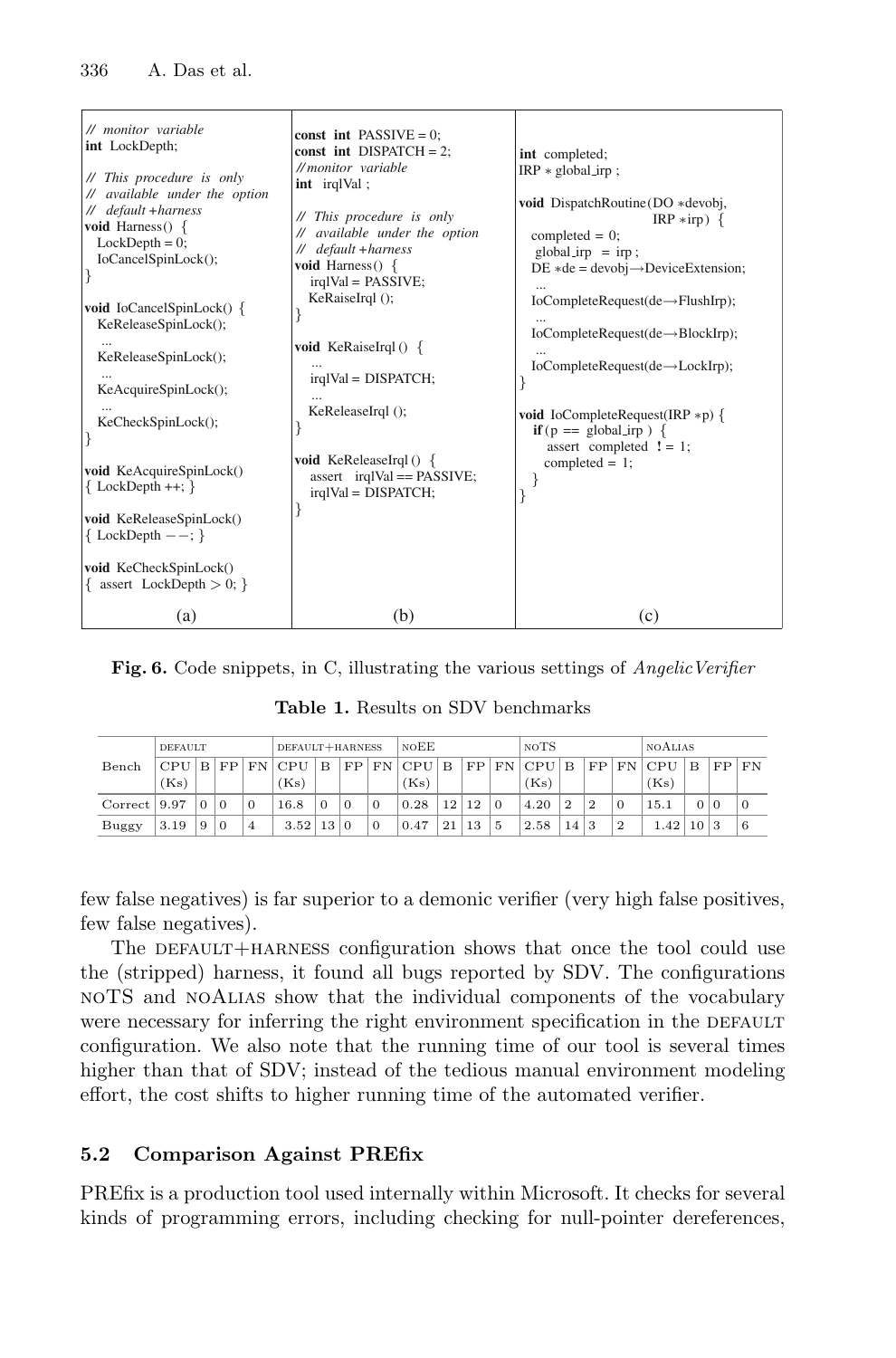|         | stats |      | PREF           | <b>DEFAULT</b> |          |                |                |                |                |                | DEFAULT-AA |                |  |
|---------|-------|------|----------------|----------------|----------|----------------|----------------|----------------|----------------|----------------|------------|----------------|--|
| Bench   | Procs | KLOC | B              | CPU(Ks)        | B        | <b>PM</b>      | $_{\rm FP}$    | FN             | PRE-FP         | PRE-FN         | CPU(Ks)    | B              |  |
| $Mod_1$ | 453   | 37.2 | 14             | 2.7            | 26       | 14             | $\overline{4}$ | $\Omega$       | $\Omega$       | 1              | 1.8        | 26             |  |
| $Mod_2$ | 64    | 6.5  | 3              | 0.2            | $\Omega$ | $\Omega$       | $\Omega$       | 3              | $\Omega$       | $\overline{0}$ | 0.2        | $\mathbf{0}$   |  |
| $Mod_3$ | 479   | 56.6 | 5              | 5.8            | 11       | 3              | $\overline{4}$ | $\overline{2}$ | $\Omega$       | $\mathbf{1}$   | 1.7        | 6              |  |
| Mod 4   | 382   | 37.8 | $\overline{4}$ | 1.8            | 3        | $\Omega$       | $\Omega$       | $\Omega$       | $\overline{4}$ | 3              | 1.1        | $\overline{2}$ |  |
| Mod 5   | 284   | 30.9 | 6              | 0.8            | 12       | 6              | 1              | $\Omega$       | $\theta$       | $\overline{0}$ | 0.4        | 11             |  |
| Mod 6   | 37    | 8.4  | $\overline{7}$ | 0.1            | 10       | $\overline{7}$ | $\Omega$       | $\Omega$       | $\Omega$       | $\overline{0}$ | 0.1        | 10             |  |
| Mod 7   | 184   | 20.9 | 10             | 0.6            | 11       | 10             | $\Omega$       | $\Omega$       | $\Omega$       | 1              | 0.4        | 11             |  |
| $Mod_8$ | 400   | 43.8 | 5              | 2.9            | 15       | 5              | 1              | $\Omega$       | $\Omega$       | $\mathbf{1}$   | 1.0        | 15             |  |
| $Mod_9$ | 40    | 3.2  | $\overline{7}$ | 0.1            | 8        | $\overline{7}$ | $\Omega$       | $\mathbf{0}$   | $\theta$       | $\overline{0}$ | 0.1        | 8              |  |
| Mod 10  | 998   | 76.5 | $\overline{7}$ | 24.9           | 8        | 3              | 1              | $\overline{4}$ | $\Omega$       | $\overline{4}$ | 16.0       | $\overline{4}$ |  |
| total   | -     | 321  | 68             | 39.9           | 104      | 54             | 11             | 9              | $\overline{4}$ | 11             | 22.8       | 93             |  |

<span id="page-13-0"></span>**Table 2.** Comparison against PREfix on checking for null-pointer dereferences

on the Windows code base. We targeted *AngelicVerifier* to find null-pointer exceptions and compared against PREfix on 10 modules selected randomly, such that PREfix reported at least one defect in the module. Table [2](#page-13-0) reports the sizes of these modules. (The names are hidden for proprietary reasons.)

We used two *AngelicVerifier* configurations: DEFAULT-AA uses a vocabulary of only aliasing constraints. DEFAULT uses the same vocabulary along with angelic assertions: an assert false is injected after any statement of the form assume  $e =$  null. This enforces that if the programmer anticipated an expression being *null* at some point in the program, then *AngelicVerifier* should not impose an environment specification that makes this check redundant.

*Scalability.* This set of benchmarks were several times harder than the SDV benchmarks for our tool chain. This is because of the larger codebase, but also because checking *null*-ness requires tracking of pointers in the heap, whereas SDV's type-state properties are mostly control-flow based and require minimal tracking of pointers. To address the scale, we use two standard tricks. First, we use a cheap alias analysis to prove many of the dereferences safe and only focus *AngelicVerifier* on the rest. Second, *AngelicVerifier* explores different entrypoints of the program in parallel. We used the same machine as for the previous experiment, and limited parallelism to 16 threads (one per available core). Further, we optimized ExplainError to avoid looking at assume statements along the trace, i.e., it can only block the failing assertion. This can result in ExplainError returning a stronger-than-necessary condition but improves the convergence time of *AngelicVerifier*. This is a limitation that we are planning to address in future work.

Table [2](#page-13-0) shows the comparison between PREfix and *AngelicVerifier*. In each case, the number of bug reports is indicated as **B** and the running time as **CPU** (in thousands of seconds). We found *AngelicVerifier* to be more verbose than PREfix, producing a higher number of reports (104 to 68). However, this was mostly because *AngelicVerifier* reported multiple failures with the same cause. For instance,  $x = null$ ; if(...){\* $x = ...$ }else{\* $x = ...$ } would be flagged as two buggy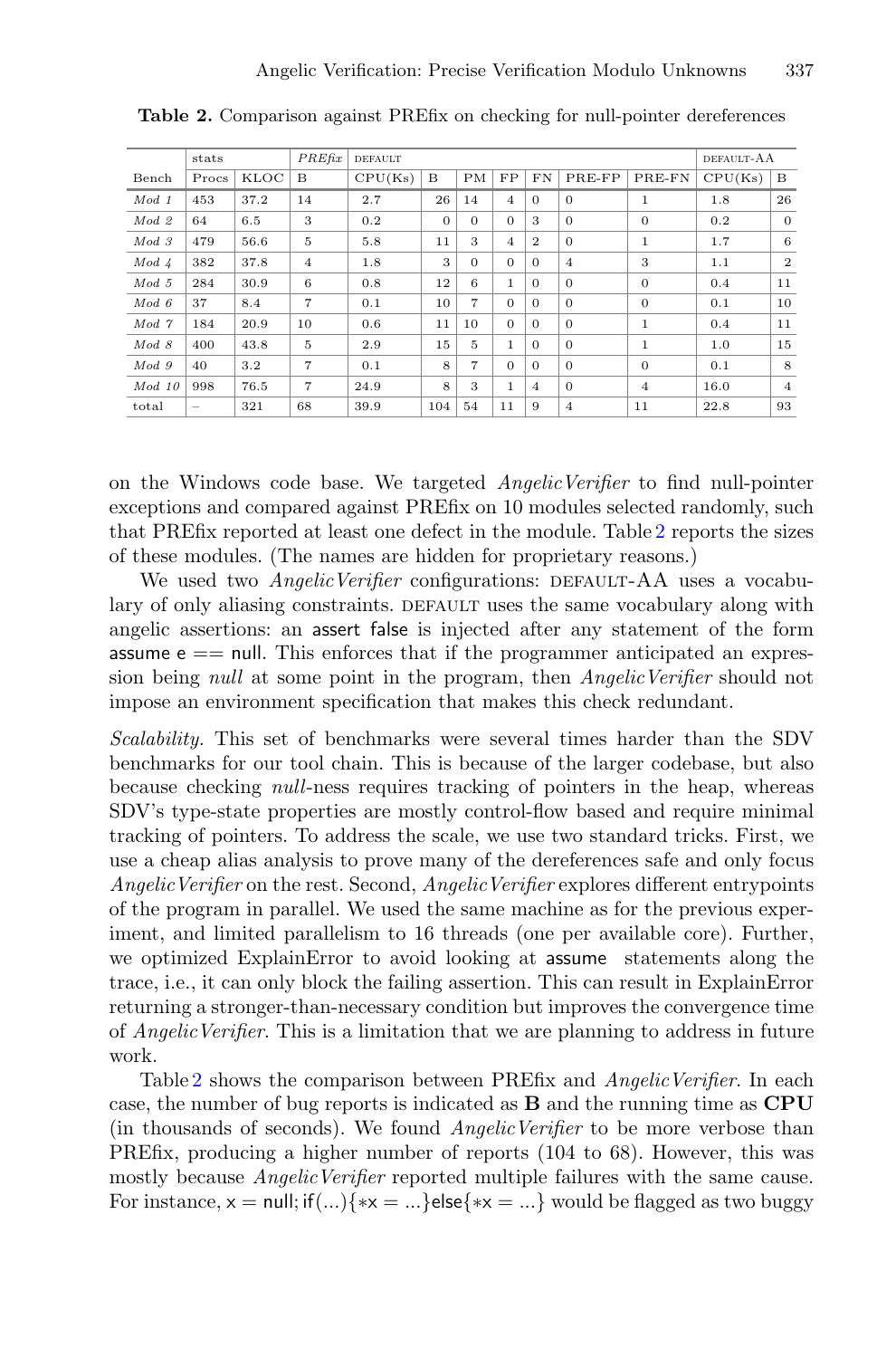traces by *AngelicVerifier* but only one by PREfix. Thus, there is potential for post-processing *AngelicVerifier*'s output, but this is orthogonal to the goals of this paper.

We report the number of PREfix traces matched by some trace of *AngelicVerifter* as **PM**. To save effort, we consider all such traces as true positives. We manually examined the rest of the traces. We classified traces reported by *AngelicVerifier* but not by PREfix as either false positives of *AngelicVerifier* (**FP**) or as false negatives of PREfix (**PRE-FN**). The columns **FN** and **PRE-FP** are the duals, for traces reported by PREfix but not by *AngelicVerifier*.

PREfix is not a desktop application; one can only invoke it as a background service that runs on a dedicated cluster. Consequently, we do not have the running times of PREfix. *AngelicVerifier* takes 11 hours to consume all benchmarks, totaling 321 KLOC, which is very reasonable (for, say, overnight testing on a single machine).

Most importantly, *AngelicVerifier* is able to find most (80 %) of the bugs caught by PREfix, without any environment modeling! We verified that under a demonic environment, the Corral verifier reports 396 traces, most of which are false positives.

*AngelicVerifier* has 11 false positives; 5 of these are due to missing stubs (e.g., a call to the KeBugCheck routine does not return, but *AngelicVerifier*, in the absence of its implementation, does not consider this to be a valid specification). All of these 5 were suppressed when we added a model of the missing stubs. The other 6 reports turn out to be a bug in our compiler front-end, where it produced the wrong IR for certain features of C. (Thus, they are not issues with *AngelicVerifier*.) *AngelicVerifier* has 9 false negatives. Out of these, 1 is due to a missing stub (where it was valid for it to return a *null* pointer), 4 due to Corral timing out, and 5 due to our front-end issues.

Interestingly, PREfix misses 11 valid defects that *AngelicVerifier* reports. Out of these, 6 are reported by *AngelicVerifier* because it finds an inconsistency with an angelic assertion; we believe PREfix does not look for inconsistencies. We are unsure of the reason why PREfix misses the other 5. We have reported these new defects to the product teams and are awaiting a reply. We also found 4 false positives in PREfix's results (due to infeasible path conditions).

A comparison between DEFAULT and DEFAULT-AA reveals that 11 traces were found because of an inconsistency with an angelic assertion. We have already mentioned that 6 of these are valid defects. The other 5 are again due to front-end issues.

In summary, *AngelicVerifier* matched 80 % of PREfix's reports, found new defects, and reported very few false positives.

# **6 Related Work**

Our work is closely related to previous work on abductive reasoning [\[7](#page-16-11)[,10](#page-16-7),[11](#page-16-12)[,20](#page-17-4)] in program verification. Dillig et al. [\[20](#page-17-4)] perform abductive reasoning based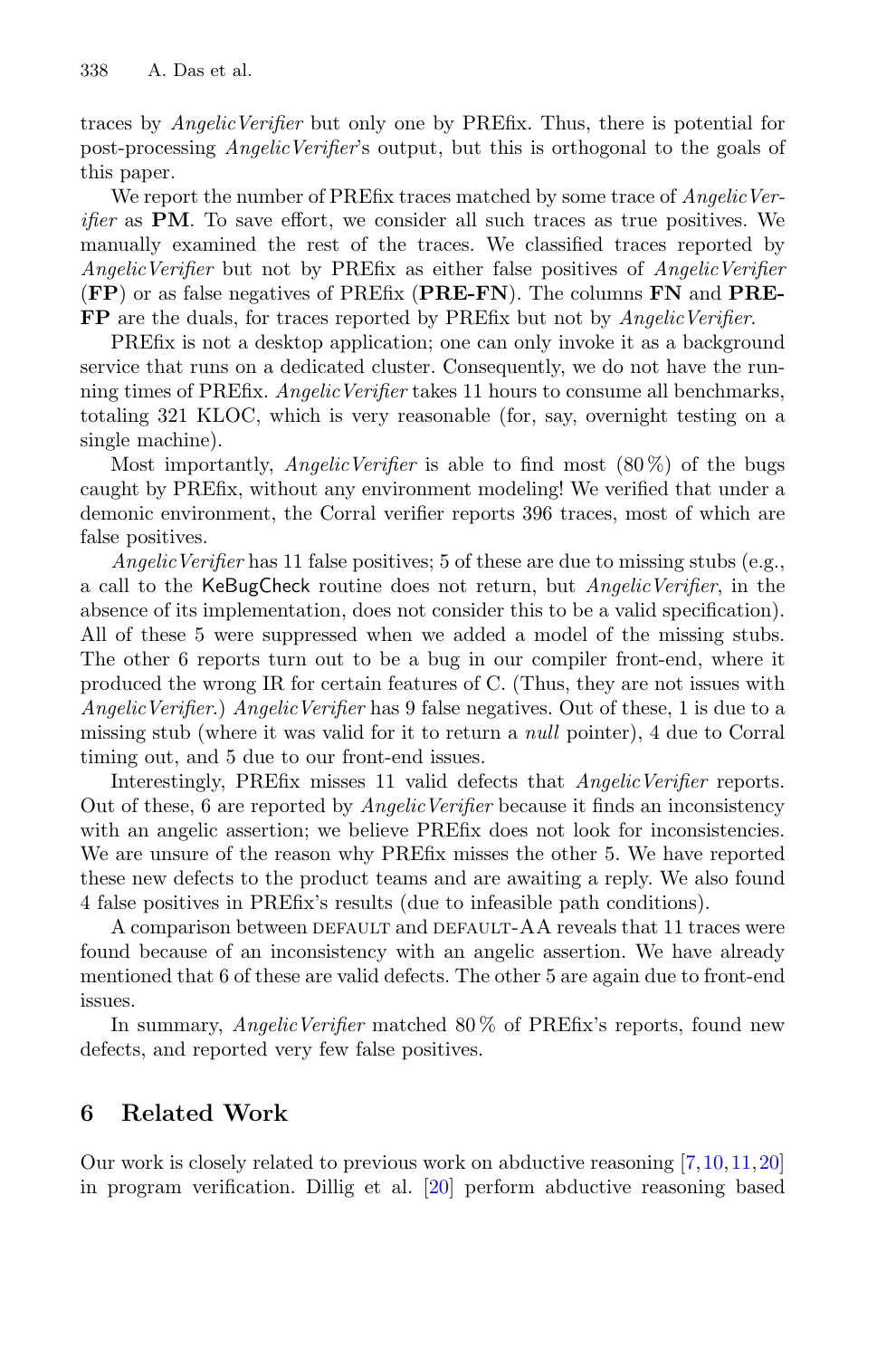on quantifier elimination of variables in *wlp* that do not appear in the minimum satisfying assignment of  $\neg wlp$ . The method requires quantifier elimination that is difficult in the presence of richer theories such as quantifiers and uninterpreted functions. Our method *ProjectAtoms* can be seen as a (lightweight) method for performing Boolean quantifier elimination (without interpreting the theory predicates) that we have found to be effective in practice. It can be shown that the specifications obtained by the two methods can be incomparable, even for arithmetic programs. Calcagno et al. use bi-abductive reasoning to perform bottom-up shape analysis [\[10\]](#page-16-7) of programs, but performed only in the context of intraprocedural reasoning. In comparison of this work, we provide configurability by being able to control parts of vocabulary and the check for permissiveness using <sup>A</sup>ˆ. The work on *almost-correct specifications* [\[7\]](#page-16-11) provides a method for *minimally* weakening the *wlp* over a set of predicates to construct specifications that disallow dead code. However, the method is expensive and can be only applied intraprocedurally.

Several program verification techniques have been proposed to detect semantic inconsistency bugs [\[21\]](#page-17-6) in recent years [\[19](#page-17-5),[23,](#page-17-7)[36\]](#page-18-2). Our work can be instantiated to detect this class of bugs (even interprocedurally); however, it may not be the most scalable approach to perform the checks. The work on *angelic nondeterminism* [\[8](#page-16-13)] allows for checking if the non-deterministic operations can be replaced with deterministic code to succeed the assertions. Although similar in principle, our end goal is bug finding with high confidence, as opposed to program synthesis. The work on *angelic debugging* [\[12](#page-16-14)] and BugAssist [\[26](#page-17-12)] similarly look for relevant expressions to relax to fix a failing test case. The difference is that the focus is more on debugging failing test cases and repairing a program.

The work on ranking static analysis warnings using statistical measures is orthogonal and perhaps complementary to our technique [\[28\]](#page-17-13). Since these techniques do not exploit program semantics, such techniques can only be used as a post-processing step (thus offering little control to users of a tool). Finally, work on *differential static analysis* [\[2](#page-16-15)] can be leveraged to suppress a class of warnings with respect to another program that can serve as a specification [\[29](#page-17-14),[32\]](#page-17-15). Our work does not require any additional program as a specification and therefore can be more readily applied to standard verification tasks. The work on CBUGS [\[27\]](#page-17-16) leverages sequential interleavings as a specification while checking concurrent programs.

### **7 Conclusions**

We presented the angelic verification framework that constrains a verifier to search for warnings that cannot be precluded with acceptable specifications over unknowns from the environment. Our framework is parameterized to allow a user to choose different instantiations to fit the precision-recall tradeoff. Preliminary experiments indicate that such a tool can indeed be competitive with industrial tools, even without any modeling effort. With subsequent modeling (e.g. adding a harness), the same tool can find more interesting warnings.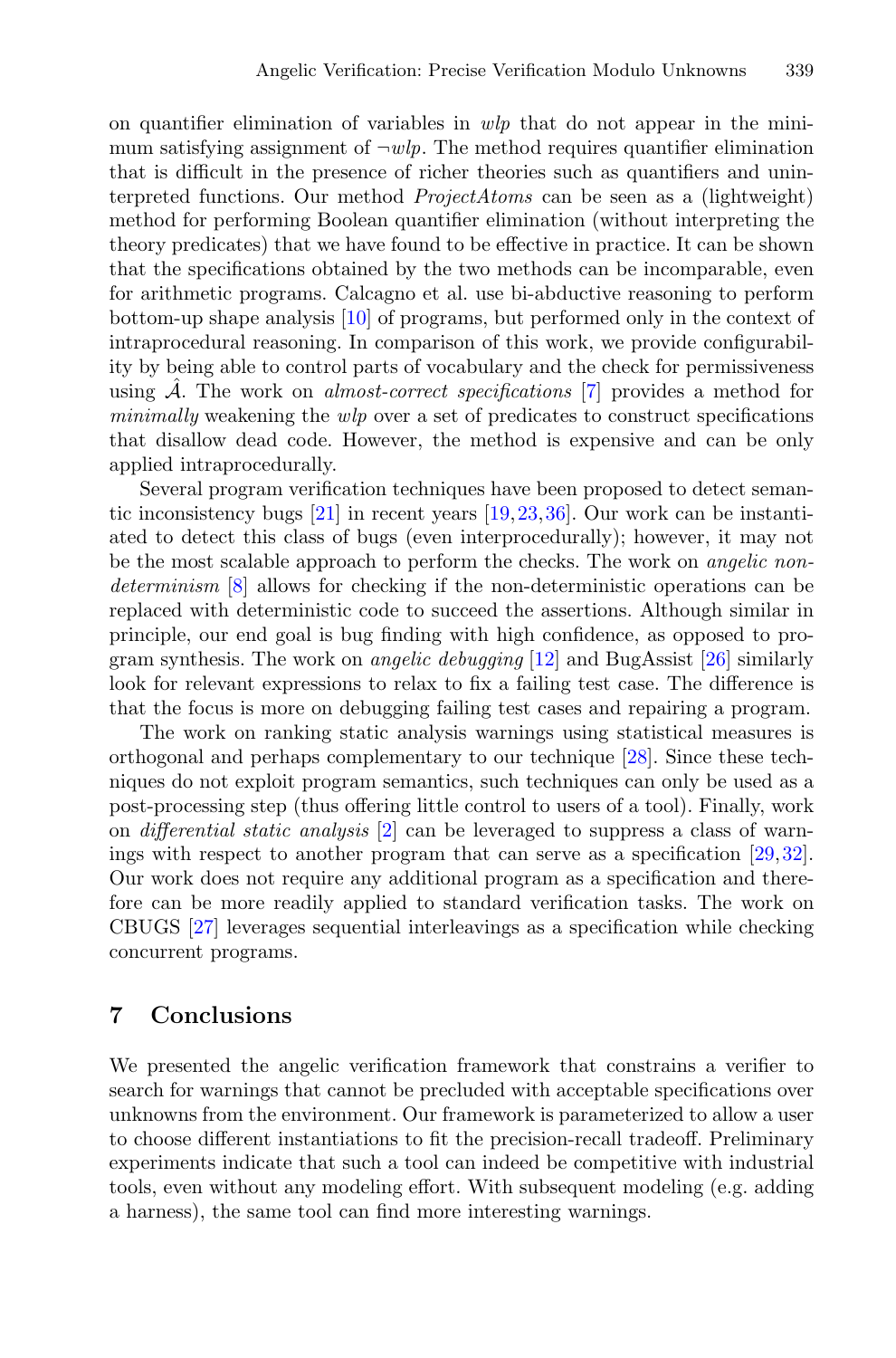# **References**

- <span id="page-16-8"></span>1. Arlt, S., Schäf, M.: Joogie: infeasible code detection for java. In: Madhusudan, P., Seshia, S.A. (eds.) CAV 2012. LNCS, vol. 7358, pp. 767–773. Springer, Heidelberg (2012)
- <span id="page-16-15"></span>2. Lahiri, S.K., Vaswani, K., Hoare, C.A.R.: Differential static analysis: opportunities, applications, and challenges. In: Proceedings of the Workshop on Future of Software Engineering Research, FoSER 2010, at the 18th ACM SIGSOFT, International Symposium on Foundations of Software Engineering, November 7-11, 2010, pp. 201–2014, Santa Fe, NM, USA (2010)
- <span id="page-16-2"></span>3. Ball, T., Levin, V., Rajamani, S.K.: A decade of software model checking with SLAM. Commun. ACM **54**(7), 68–76 (2011)
- <span id="page-16-5"></span>4. Barnett, M., Leino, K.R.M.: Weakest-precondition of unstructured programs. In: Program Analysis For Software Tools and Engineering (PASTE 2005), pp. 82–87 (2005)
- <span id="page-16-9"></span>5. Barnett, M., Qadeer, S.: BCT: a translator from MSIL to Boogie. In: Seventh Workshop on Bytecode Semantics, Verification, Analysis and Transformation (2012)
- <span id="page-16-3"></span>6. Bessey, A., Block, K., Chelf, B., Chou, A., Fulton, B., Hallem, S., Henri-Gros, C., Kamsky, A., McPeak, S., Engler, D.: A few billion lines of code later: using static analysis to find bugs in the real world. Commun. ACM **53**(2), 66–75 (2010)
- <span id="page-16-11"></span>7. Blackshear, S., Lahiri, S.K.: Almost-correct specifications: a modular semantic framework for assigning confidence to warnings. In: ACM SIGPLAN Conference on Programming Language Design and Implementation, PLDI 2013, pp. 209–218, Seattle, WA, USA, 16–19 Jun 2013
- <span id="page-16-13"></span>8. Bodík, R., Chandra, S., Galenson, J., Kimelman, D., Tung, N., Barman, S., Rodarmor, C.: Programming with angelic nondeterminism. In: Principles of Programming Languages (POPL 2010), pp. 339–352 (2010)
- <span id="page-16-10"></span>9. Bush, W.R., Pincus, J.D., Sielaff, D.J.: A static analyzer for finding dynamic programming errors. Softw. Pract. Exper. **30**(7), 775–802 (2000)
- <span id="page-16-7"></span>10. Calcagno, C., Distefano, D., O'Hearn, P.W., Yang, H.: Compositional shape analysis by means of bi-abduction. In: Proceedings of the 36th ACM SIGPLAN-SIGACT Symposium on Principles of Programming Languages, POPL 2009, pp. 289–300, Savannah, GA, USA, 21–23 Jan 2009
- <span id="page-16-12"></span>11. Chandra, S., Fink, S.J., Sridharan, M.: Snugglebug: a powerful approach to weakest preconditions. In: Programming Language Design and Implementation (PLDI 2009), pp. 363–374 (2009)
- <span id="page-16-14"></span>12. Chandra, S., Torlak, E., Barman, S., Bodik, R.: Angelic debugging. In: Proceedings of the 33rd International Conference on Software Engineering, ICSE 2011, pp. 121– 130. ACM, New York, NY, USA (2011)
- <span id="page-16-0"></span>13. Clarke, E.M., Grumberg, O., Peled, D.A.: Model Checking. MIT Press, Cambridge (2000)
- <span id="page-16-4"></span>14. Clarke, E.M., Kroening, D., Yorav, K.: Behavioral consistency of C and verilog programs using bounded model checking. In: Proceedings of the 40th Design Automation Conference, DAC 2003, pp. 368–371, Anaheim, CA, USA, 2–6 Jun 2003
- <span id="page-16-6"></span>15. Condit, J., Hackett, B., Lahiri, S.K., Qadeer, S.: Unifying type checking and property checking for low-level code. In: Principles of Programming Languages (POPL 2009), pp. 302–314 (2009)
- <span id="page-16-1"></span>16. Cousot, P., Cousot, R.: Abstract interpretation : a unified lattice model for the static analysis of programs by construction or approximation of fixpoints. In: Symposium on Principles of Programming Languages (POPL 1977), ACM Press (1977)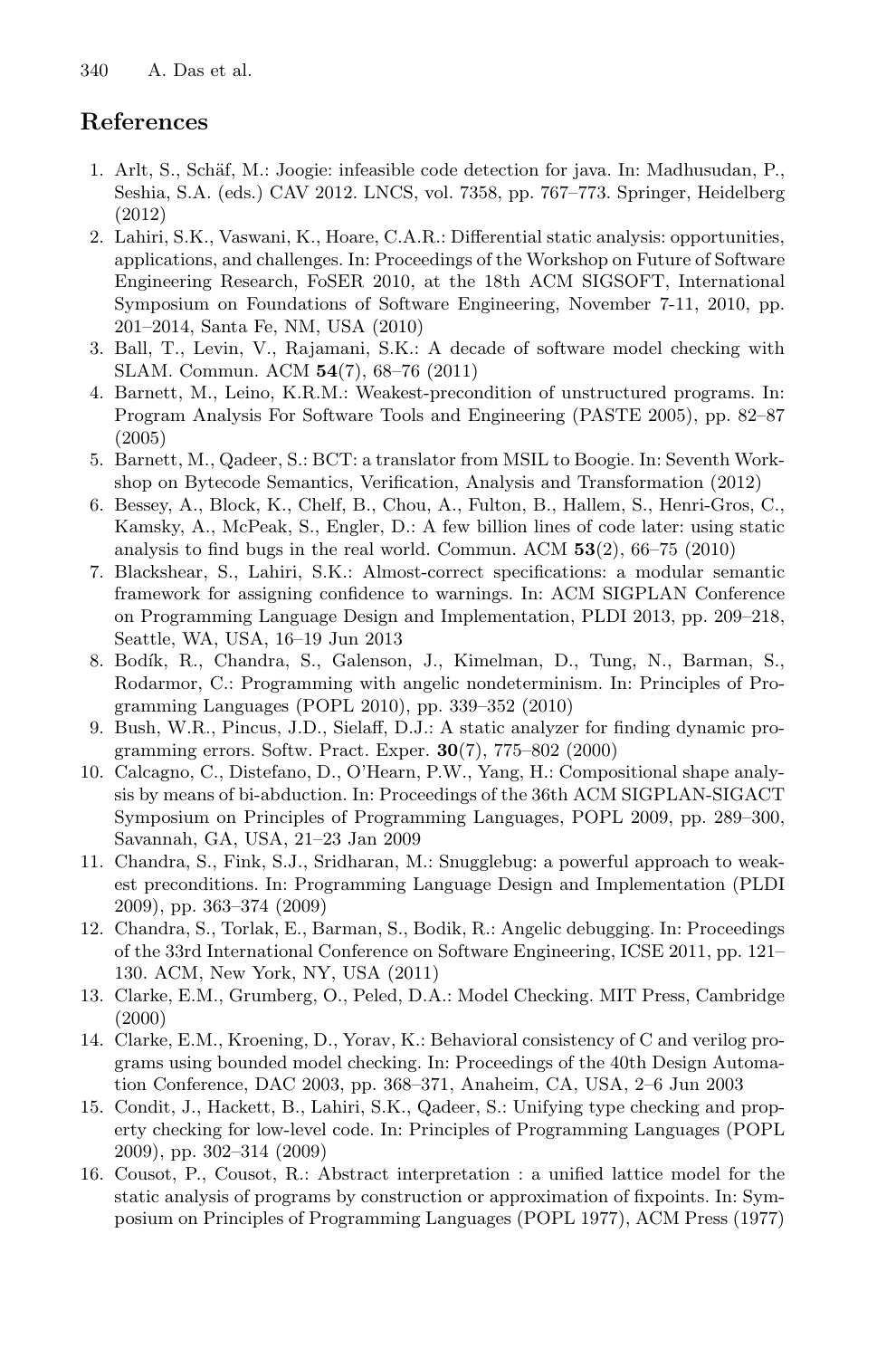- <span id="page-17-10"></span>17. Detlefs, D., Nelson, G., Saxe, J.B.: Simplify: a theorem prover for program checking. J. ACM **52**(3), 365–473 (2005)
- <span id="page-17-8"></span>18. Dijkstra, E.W.: Guarded commands, nondeterminacy and formal derivation of programs. Commun. ACM **18**(8), 453–457 (1975)
- <span id="page-17-5"></span>19. Dillig, I., Dillig, T., Aiken, A.: Static error detection using semantic inconsistency inference. In: Programming Language Design and Implementation (PLDI 2007), pp. 435–445 (2007)
- <span id="page-17-4"></span>20. Dillig, I., Dillig, T., Aiken, A.: Automated error diagnosis using abductive inference. In: Proceedings of the 33rd ACM SIGPLAN Conference on Programming Language Design and Implementation, PLDI 2012, pp. 181–192. ACM, New York, NY, USA, (2012)
- <span id="page-17-6"></span>21. Engler, D.R., Chen, D.Y., Chou, A.: Bugs as inconsistent behavior: a general approach to inferring errors in systems code. In: Symposium on Operating Systems Principles (SOSP 2001), pp. 57–72 (2001)
- <span id="page-17-0"></span>22. Graf, S., Saïdi, H.: Construction of abstract state graphs with PVS. In: Grumberg, O. (ed.) CAV 1997. LNCS, vol. 1254, pp. 72–83. Springer, Heidelberg (1997)
- <span id="page-17-7"></span>23. Hoenicke, J., Leino, K.R.M., Podelski, A., Schäf, M., Wies, T.: Doomed program points. Form. Meth. Syst. Des. **37**(2–3), 171–199 (2010)
- <span id="page-17-2"></span>24. Ivančić, F., Yang, Z., Ganai, M.K., Gupta, A., Shlyakhter, I., Ashar, P.: F-Soft: software verification platform. In: Etessami, K., Rajamani, S.K. (eds.) CAV 2005. LNCS, vol. 3576, pp. 301–306. Springer, Heidelberg (2005)
- <span id="page-17-9"></span>25. Jhala, R., Majumdar, R.: Path slicing. In: Proceedings of the ACM SIGPLAN 2005 Conference on Programming Language Design and Implementation, pp. 38– 47, Chicago, IL, USA, 12–15 Jun 2005
- <span id="page-17-12"></span>26. Jose, M., Majumdar, R.: Cause clue clauses: error localization using maximum satisfiability. In: Proceedings of the 32nd ACM SIGPLAN Conference on Programming Language Design and Implementation, PLDI 2011, pp. 437–446, San Jose, CA, USA, 4–8 Jun 2011
- <span id="page-17-16"></span>27. Joshi, S., Lahiri, S.K., Lal, A.: Underspecified harnesses and interleaved bugs. In: Principles of Programming Languages (POPL 2012), pp. 19–30, ACM (2012)
- <span id="page-17-13"></span>28. Kremenek, T., Engler, D.R.: Z-ranking: using statistical analysis to counter the impact of static analysis approximations. In: Cousot, R. (ed.) SAS 2003. LNCS, vol. 2694, pp. 295–315. Springer, Heidelberg (2003)
- <span id="page-17-14"></span>29. Lahiri, S.K., McMillan, K.L., Sharma, R., Hawblitzel, C.: Differential assertion checking. In: Joint Meeting of the European Software Engineering Conference and the ACM SIGSOFT Symposium on the Foundations of Software Engineering, ESEC/FSE 2013, pp. 345–355, Saint Petersburg, Russian Federation, 18–26 Aug 2013
- <span id="page-17-3"></span>30. Lahiri, S.K., Qadeer, S., Galeotti, J.P., Voung, J.W., Wies, T.: Intra-module inference. In: Bouajjani, A., Maler, O. (eds.) CAV 2009. LNCS, vol. 5643, pp. 493–508. Springer, Heidelberg (2009)
- <span id="page-17-11"></span>31. Lal, A., Qadeer, S., Lahiri, S.K.: A solver for reachability modulo theories. In: Madhusudan, P., Seshia, S.A. (eds.) CAV 2012. LNCS, vol. 7358, pp. 427–443. Springer, Heidelberg (2012)
- <span id="page-17-15"></span>32. Logozzo, F., Lahiri, S.K., Fähndrich, M., Blackshear, S.: Verification modulo versions: towards usable verification. In: ACM SIGPLAN Conference on Programming Language Design and Implementation, PLDI 2014, p. 32, Edinburgh, United Kingdom, 09–11 Jun 2014
- <span id="page-17-1"></span>33. McMillan, K.L.: An interpolating theorem prover. In: Jensen, K., Podelski, A. (eds.) TACAS 2004. LNCS, vol. 2988, pp. 16–30. Springer, Heidelberg (2004)